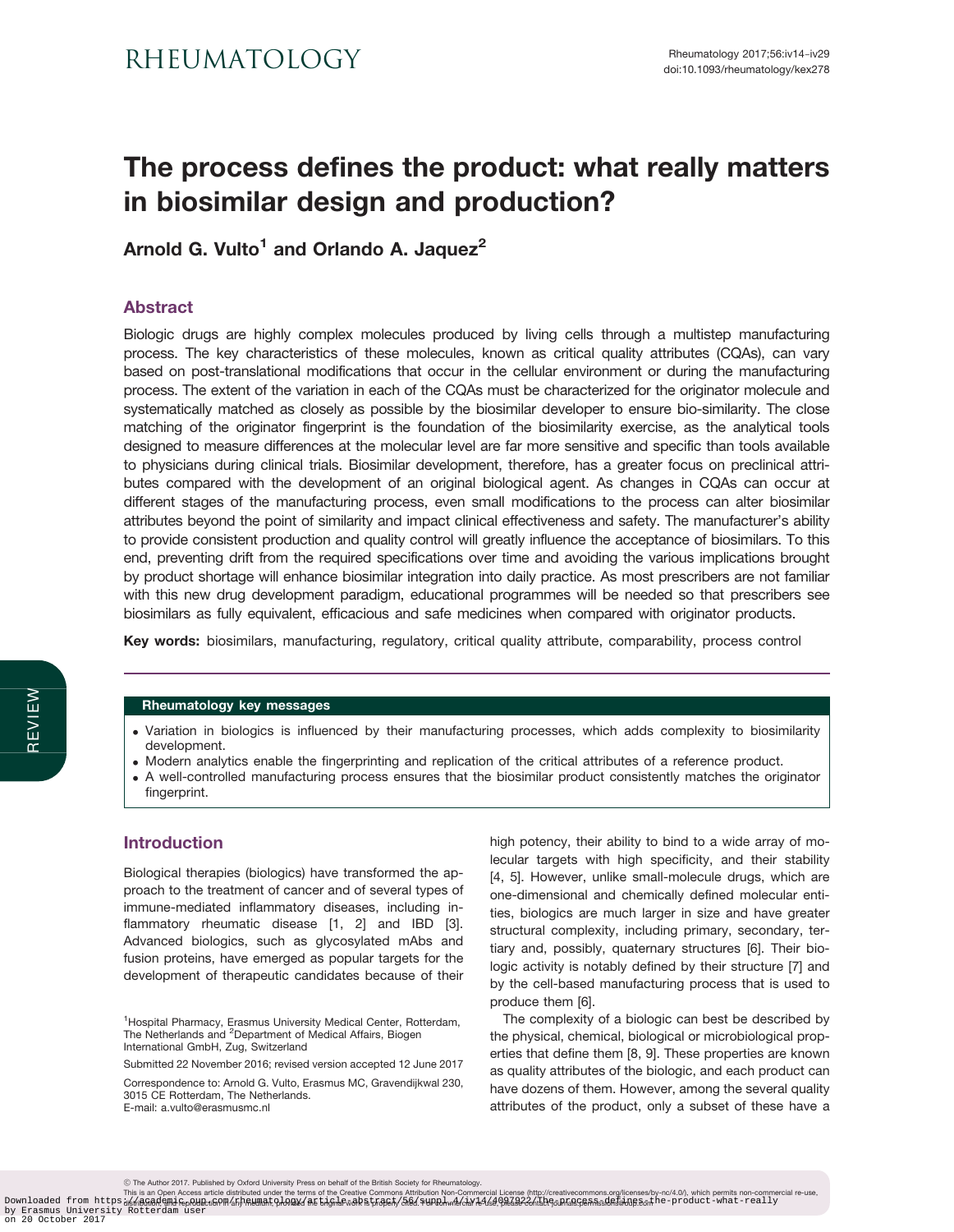direct impact on the efficacy or safety of the product, and these are known as critical quality attributes (CQAs) [[10](#page-12-0)]. Examples of the CQAs of an mAb that can impact clinical activity are shown in [Table 1](#page-2-0) [\[11](#page-12-0)-[22](#page-12-0)]. CQAs must be routinely monitored and controlled within a specified limit or range to ensure the desired product quality is achieved during manufacturing [\[23](#page-12-0)]. This biological complexity makes biologics more difficult to characterize, produce and reproduce [\[6](#page-12-0), [24, 25](#page-12-0)].

A biosimilar is a biopharmaceutical that has demonstrated similar CQAs, biological function, clinical efficacy and safety to that of an already licensed biologic reference product [[26](#page-12-0)-[29\]](#page-12-0). Importantly, biosimilars should not be considered to be generic versions of the reference biologic, because they are not identical. Indeed, molecules of this complexity cannot be reproduced identically by the manufacturers of either the biosimilar or the originator product [[6](#page-12-0), [24,](#page-12-0) [30](#page-13-0)]. However, although not all attributes of a biologic can ever be replicated exactly, the development process for a biosimilar must focus on those quality attributes that matter most; namely, those that can have clinically relevant implications (i.e. the CQAs). Matching the originator CQAs as closely as possible is the major focus of the development of a robust biosimilar manufacturing process [[6](#page-12-0), [31](#page-13-0)-[33\]](#page-13-0) Biosimilarity must first be proved in an extensive analytical comparability exercise, systematically evaluating the quality and similarity of the biosimilar product and the originator product across dozens of physicochemical, biological and pharmacological CQAs, before establishing equivalence in clinical efficacy and safety [\[6,](#page-12-0) [27](#page-13-0)].

Given that the process defines the product, it is important that anyone intending to use a biosimilar understands the biosimilar process development exercise and how a robust manufacturing process can result in a highly similar biosimilar molecule with consistent product quality. Here, we provide a simple overview of the complex processes behind biosimilar development, production scale-up, manufacturing and quality control and highlight the direct influence that these processes have on ensuring that the clinically relevant attributes of the molecule are maintained throughout the different steps of the manufacturing process and throughout the life cycle of the product. The totality of the evidence needed to establish biosimilarity and the associated process are detailed elsewhere in this supplement (see [[34](#page-13-0)]) and summarized descriptively with the associated nuances here.

### Biologics are inherently variable

The inherent variability of biologics makes them impossible to replicate exactly. Their heterogeneity is influenced both by biological processes inside the cells that are used to express them and by the manufacturing process used to produce them (see Fig. 1) [[35](#page-13-0)]. Recombinant proteins are produced by living cells, which can modify the protein structure based on their growth environment. Through several enzymatic processes, each cell expression system imprints distinct post-translational modifications (PTMs; for mAbs see Fig. 2), which may differ between

cell lines, between different clones derived from the same parental cell line [[6](#page-12-0)] and even between individual proteins produced by the same cell (isoform microheterogeneity).

The biochemical variability resulting from PTMs is inherent to all biological therapies and can include glycosylation, phosphorylation, deamidation, methylation and acetylation [\[36\]](#page-13-0). A typical mAb, for example, can have millions of molecular variants based on potential PTMs alone (Fig. 2) [[37](#page-13-0)]. Several PTMs, such as glycosylation, can have a direct impact on the clinical properties of therapeutic proteins, potentially influencing their biologic activity (potency), pharmacokinetics (PK), pharmacodynamics (PD) or immunogenicity [\[38\]](#page-13-0). Glycosylation can be considered the most complex PTM, and its potential for clinically relevant impact and its susceptibility to change based on process conditions make it extremely challenging to control [[39](#page-13-0)]. For example, the degree of fucosylation and mannosylation can have a significant impact on the effector function of a mAb [namely FcRIIIa receptor binding and antibody-dependent cell cytotoxicity (ADCC)], which plays a key role in triggering the killing of disease cells bound by the therapeutic antibody by natural killer cells [[38, 40\]](#page-13-0). Likewise, the extent of terminal mannose or sialic acids can significantly alter the circulating PK half-life of an antibody or a fusion protein, and the presence of an a-Galactose epitope or Nglycolylneuraminic sialic acid can elicit an immunogenic response [[38](#page-13-0), [41\]](#page-13-0).

Importantly, PTMs can result from naturally occurring processes or can be introduced by the manufacturing process used to produce biologic drugs [[38](#page-13-0)]. For example, the temperature in the bioreactor or the pH of the final formulation can induce protein aggregation if not properly controlled [[35\]](#page-13-0), which can be associated with the immunogenicity of a biologic therapy [\[42, 43](#page-13-0)]. This potential for process variations to influence the immunogenicity of a compound poses some relevant clinical concerns because there are no uniform standards for the type, quantity and quality of evidence, and for guidance on experimental design for immunogenicity assays or criteria to compare the immunogenicity of biologic drugs [[44](#page-13-0)]. Furthermore, the sensitivity and specificity of assays for testing immunogenic responses may still be insufficient to predict rare cases of immunogenicity [[43](#page-13-0)]. Other than glycosylation and aggregation, advanced biologics can have dozens of additional CQAs, which are defined as physical, chemical or biological properties that should be within an appropriate limit, range or distribution to ensure the desired product quality (i.e. CQA ranges that ensure adequate efficacy and safety) [[6,](#page-12-0) [45](#page-13-0)-[47\]](#page-13-0). As these attributes are influenced not only by the cell-mediated PTMs, but also by the manufacturing process [\[48](#page-13-0), [49\]](#page-13-0), it is important to understand how the cell culture, purification, storage and other phases of the manufacturing process can lead to further modifications and can alter the distribution of product-related species in the final product [\[42](#page-13-0)]. During the cell culture phase, individual parameters, such as the temperature, pH and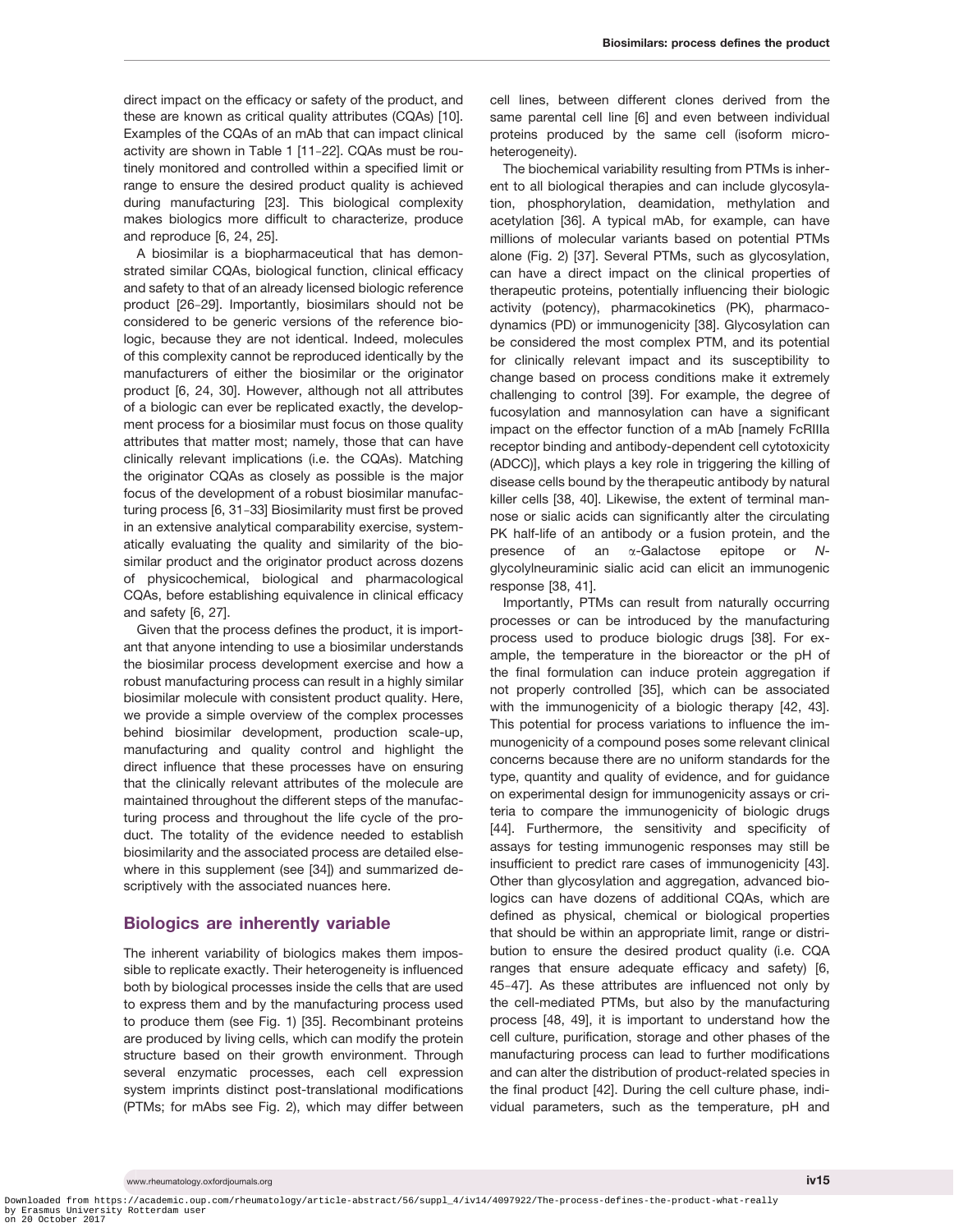<span id="page-2-0"></span>

|                         | Attribute                                                                          | <b>Pharmacokinetics</b>                                                    | Efficacy                                                               | Safety/immunogenicity                        |
|-------------------------|------------------------------------------------------------------------------------|----------------------------------------------------------------------------|------------------------------------------------------------------------|----------------------------------------------|
| Structure               | High-order structure [11]<br>Sequence [11]                                         | Variable effect (product dependent)<br>Variable effect (product dependent) | Misfolding or truncation can lead to                                   | Misfolding can lead to ADA                   |
|                         | Disulfide bonds [12]<br>Aggregates [13,14]                                         | Lower absorption and bioavailability in                                    | Variable impact on Fcy binding<br>Can impact potency<br>lower efficacy | Higher aggregates can lead to<br>formation   |
|                         | Charge heterogeneity (acidic/basic forms) [15] Variable effect (product dependent) | some cases; can impact FcRn binding                                        |                                                                        | <b>ADA</b> formation                         |
|                         |                                                                                    |                                                                            | Can impact potency (depending on<br>source)                            |                                              |
|                         | Deamidation [11,13]<br>Oxidation [11,13]                                           |                                                                            | Can negatively impact potency<br>Can negatively impact potency         |                                              |
| Content                 | Protein concentration [16]<br>Extractable volume [16]                              |                                                                            | Can impact dose/potency<br>Can impact dose/potency                     |                                              |
| Glysoylation<br>profile | High mannose [13,14,17]                                                            | Higher half-life with higher mannose                                       | Higher FC <sub>Y</sub> RIII and ADCC with higher<br>mannose            | Can elicit immunogenic<br>response           |
|                         | Sialytation (NANA or determine                                                     | Lower half-life with higher sialylation                                    | Can impact ADCC                                                        | NGNA forms can cause im-                     |
|                         | Fucosylation [13,17,18]                                                            |                                                                            | Higher FcyRIII and ADCC with lower                                     | Can elicit immunogenic<br>munogenic response |
|                         |                                                                                    |                                                                            | tucose                                                                 | response                                     |
|                         | Bisecting GlcNAc [18]                                                              | Variable impact on half-life                                               |                                                                        | Can elicit immunogenic<br>response           |
|                         | Non-glycosylated forms [14,19]                                                     | Variable impact on half-life                                               | Negative impact on efficacy                                            | Can elicit immunogenic<br>response           |
|                         | Galactosylation [17-19]                                                            |                                                                            | Can impact C1q binding and CDC                                         |                                              |
| Biological activity     | Binding to Fcy receptors [14]                                                      |                                                                            | Variable impact on ADCC                                                |                                              |
|                         | FcRn affinity [20]                                                                 | Higher FcRn affinity associated with<br>longer half-life                   | Variable impact on CDC                                                 |                                              |
|                         | C1q [21]                                                                           |                                                                            | Higher C1q affinity associated with<br>higher CDC                      |                                              |
|                         | <b>ADCC</b> [22]                                                                   |                                                                            | Can impact mechanism of action (ef-                                    |                                              |
|                         | CDC <sub>[22]</sub>                                                                |                                                                            | Can impact mechanism of action (ef-<br>fector function)                |                                              |
|                         |                                                                                    |                                                                            | fector function)                                                       |                                              |
|                         | Process impurities Polysorbate [16]<br>Antifoam [16]                               |                                                                            |                                                                        | Can be toxic<br>Can be toxic                 |
|                         | Protein A leachate [16]                                                            |                                                                            |                                                                        | Can elicit immunogenic                       |
|                         |                                                                                    |                                                                            |                                                                        | response                                     |
|                         | Host cell DNA [16]                                                                 |                                                                            |                                                                        | Can elicit immunogenic<br>response           |
|                         | Host cell protein [16]                                                             |                                                                            |                                                                        | Can elicit immunogenic                       |
|                         |                                                                                    |                                                                            |                                                                        | response                                     |

TABLE 1 Typical critical quality attributes for a mAb, where Fc function is important (e.g. infliximab) TABLE 1 Typical critical quality attributes for a mAb, where Fc function is important (e.g. infliximab)

iv $16$  www.rheumatology.oxfordjournals.org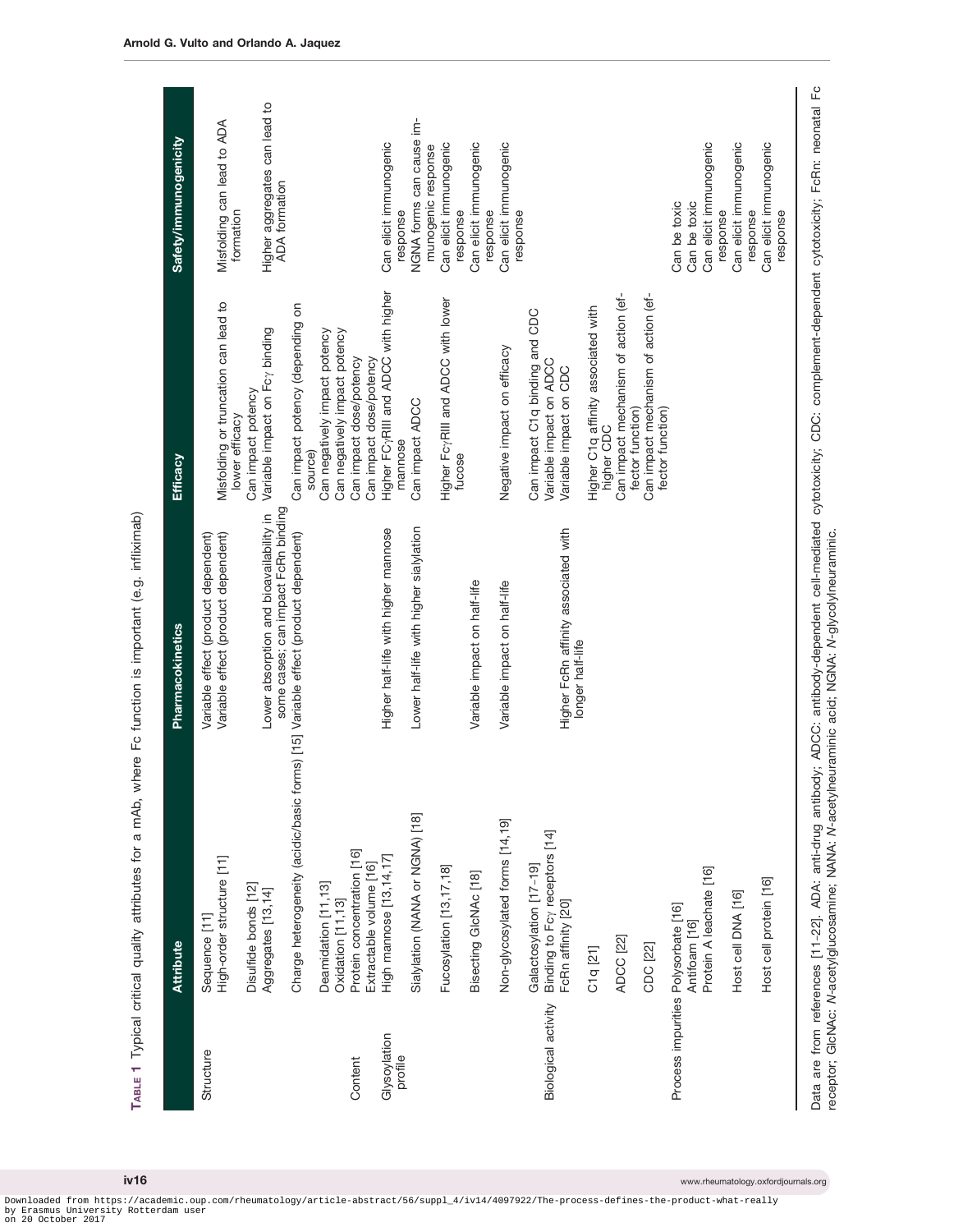

FIG. 1 The biologics manufacturing process and the manufacturing steps that affect final characteristics of biologics

Information taken from Ahmed et al. [[35\]](#page-13-0).

#### FIG. 2 Potential mAb variants



An IgG antibody schematic is shown, with some potential structural variations resulting from post-translational modifications indicated by symbols. Each symbol is noted in the key with a list of variations. The number of variation sites in each half-antibody  $\times$  the number of possible variations at each site is in parenthesis. Not all possible variants are described. For example, there are fucosylation variants in glycosylation that were not counted. If one assumes that these variants are independent and if combinations are considered, each half-antibody has 2  $\times$  6  $\times$  4  $\times$  4  $\times$  5  $\times$  5  $\times$  2 = 9600 possible states. If one assumes that both halves of the antibody are independent, there are 9600<sup>2</sup>  $\approx 10^8$  possible states. Reprinted from Kozlowski S, Swann P. Current and future issues in the manufacturing and development of monoclonal antibodies. Adv Drug Deliv Rev 2006;58(5-6):707-22, [\[37\]](#page-13-0), !2006, with permission from Elsevier.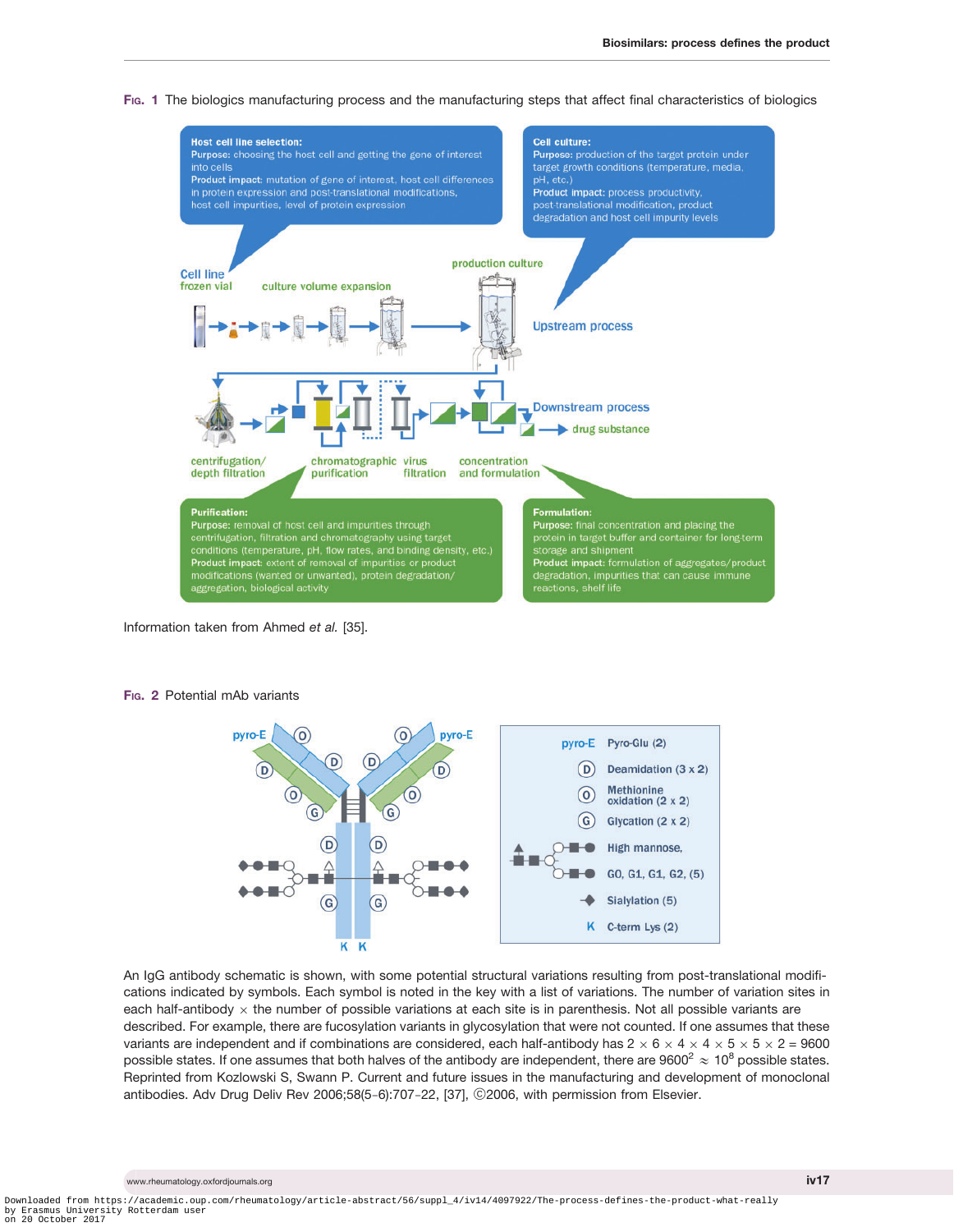glucose concentration of the cell culture medium, the cell culture duration and even the type of reactor used, have the potential to alter the CQAs of the protein [[37](#page-13-0), [50](#page-13-0)]. Different steps of the purification phases can also alter the oxidation, deamidation, fragmentation and aggregation of the biological molecules [[50\]](#page-13-0). As each step of the manufacturing process has multiple process parameters that can alter the quality of the product, the manufacturing process for biologics is highly challenging, with batch-tobatch variability being the norm. For example, a recent study found significant variation in the level of glycosylation in several batches of common originator biologic therapies, such as infliximab, trastuzumab and bevacizumab; a phenomenon that can also be expected in biosimilars [[39](#page-13-0)]. As such, when developing a biosimilar, the variability associated with the reference product must be well understood, and the manufacturing process for the biosimilar must be carefully controlled, as even minor process alterations may have a potential irreparable impact on the qualities of the biosimilar and its comparability with the reference product [[28, 30, 35](#page-13-0), [42\]](#page-13-0).

Biologic product quality changes resulting from process variation may be unintended or intended. Unintended process variation may occur owing to the impact of uncontrolled variables and can result in gradual changes over time or in a sudden shift in a quality attribute, a process called manufacturing drift [\[51](#page-13-0)-[53\]](#page-13-0). The source of the change may not be well understood and may be an unintended result of changes outside of the manufacturer's control, such as variability in raw material. Lack of control or understanding of the process may result in an unusable product. If the biosimilar does not meet the release or similarity criteria, it creates the potential for a supply disruption or drug recall; if several batches are affected, the potential for a drug shortage increases [[54\]](#page-13-0). In addition to normal batch-to-batch variability and drift, additional changes in product quality may be the result of intentional changes made by the manufacturers of biological medicines to the manufacturing process and can range from changes in manufacturing sites to changes in suppliers or cell culture media. In addition, changes to a manufacturing process are sometimes made to introduce new technologies that can improve productivity. This type of manufacturing evolution has been observed in most, if not all, approved antirheumatic biologics on the market in the European Union (EU) today since their initial approval, with some having had more than 50 approved changes [\[35, 51](#page-13-0), [53](#page-13-0), [55](#page-13-0)-[57](#page-13-0)]. In some cases, these changes have modified the quality of the molecule, but the majority of post-approval manufacturing changes have been considered to be non-critical because they are unlikely to have impacted the CQAs of the product [\[56](#page-13-0)].

# Preclinical analytical comparability as the foundation

The development of new biologics emphasizes the role of clinical trials because the goal of the development process is to demonstrate de novo the risk-benefit

profile of the drug candidate. However, in biosimilar development the reverse is true, because the aim of the manufacturer is to demonstrate that the biosimilar is highly similar to the reference product by demonstrating that physicochemical and biological CQAs of the biosmiliar closely match those of the originator, to be able to leverage the risk-benefit profile that has previously been established by the manufacturer of the originator product [[6,](#page-12-0) [45, 46](#page-13-0)]. The European Medicines Agency (EMA) states that similarity between the biosimilar and the originator product should be established using the best possible means [[27](#page-13-0)]. In much the same way that it has relied on analytical comparability studies to demonstrate that two versions of the same originator product are highly comparable after a change in the manufacturing process, the EMA has concluded that similarity is best demonstrated at the analytical level [[27](#page-13-0)]. This is because, based on their high-resolution potential and their ability to assess individual molecular attributes quantitatively, analytical methods are more sensitive than clinical trials at detecting even small differences at the molecular level [[58](#page-13-0)]. Physicochemical and biological analytical tools required for accurately mapping CQAs and demonstrating comparability of the biosimilar with the reference biologic ([Fig. 3](#page-5-0)) have vastly improved over the past few years [\[45,](#page-13-0) [59\]](#page-13-0). These tools have much greater sensitivity, resolution and throughput compared with those accessible to the developers of the first generation of biologicals [[42](#page-13-0), [45,](#page-13-0) [59\]](#page-13-0). For example, the resolution potential of mass spectrometry has improved by a factor of more than 1 million in the past three decades, implying that we are now able to quantify differences in molecules at the parts-per-trillion level [[60](#page-14-0)]. As a consequence, the preclinical phase, including the analytical comparability exercise, is where the most effort is concentrated because this is where most of the uncertainty regarding the similarity of two molecules is addressed and reduced ([Fig. 4;](#page-5-0) also [\[34\]](#page-13-0) in this supplement).

# The originator fingerprint: a framework for biosimilar development

Demonstrating similarity first begins at the level of the building block, or molecular attribute. Given that advanced biologics can have many CQAs and that originator biologics have a high degree of inherent variability attributable to PTMs or to the manufacturing process, the development of a biosimilar must begin by thoroughly characterizing as many of the quality attributes of the originator as possible and establishing the range of variation for each attribute that is deemed to be critical (i.e. CQAs) [[61](#page-14-0)]. The analytical characterization typically includes the assessment of physicochemical attributes (which can include primary and higher-order structure, purity and glycosylation) and functional attributes [which shed light on the molecule's mechanism of action (MOA) and intended biological activity] [\[6](#page-12-0)]. The biological assays complement the structural analysis by enabling determination of the

iv18 www.rheumatology.oxfordjournals.org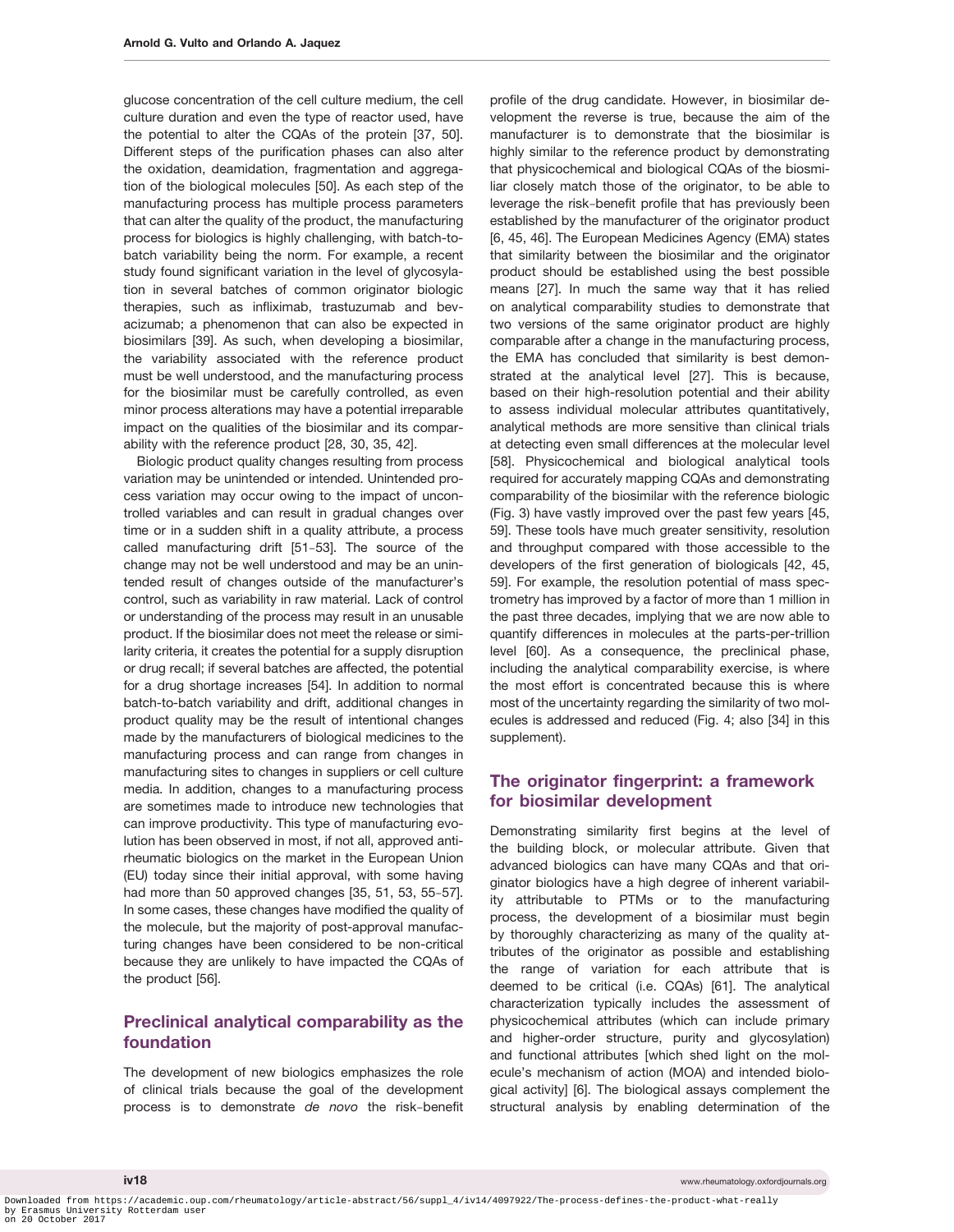<span id="page-5-0"></span>FIG. 3 Comparability of the biosimilar with the originator attributes (fingerprint) during the biosimilar development process



FIG. 4 Comparison of the developmental processes for a reference (originator) product and a biosimilar



potential impact of observed structural differences between the biosimilar and reference biologic on the efficacy or safety of the product [[45\]](#page-13-0). With the current status of science, these in vitro tests are particularly sensitive to detect differences between closely related molecules [\[62\]](#page-14-0). Put together, all of the characterized attributes and their corresponding ranges make up the fingerprint of the originator product, which provides the framework, or similarity goal posts, against which the biosimilar is developed. The aim of biosimilar process development is then to match this fingerprint, one

attribute at a time, ensuring that the biosimilar is reverse engineered to similar specifications.

Defining the fingerprint of the originator biologic is an extensive exercise that involves the upfront development of highly sensitive state-of-the-art analytical methods to measure the relevant CQAs and non-CQAs of the reference product systematically. In order to establish a range that represents the expected variability of the originator biologic, several lots of the originator biologic are acquired and tested; the more lots that are analysed during the development exercise, the more confidence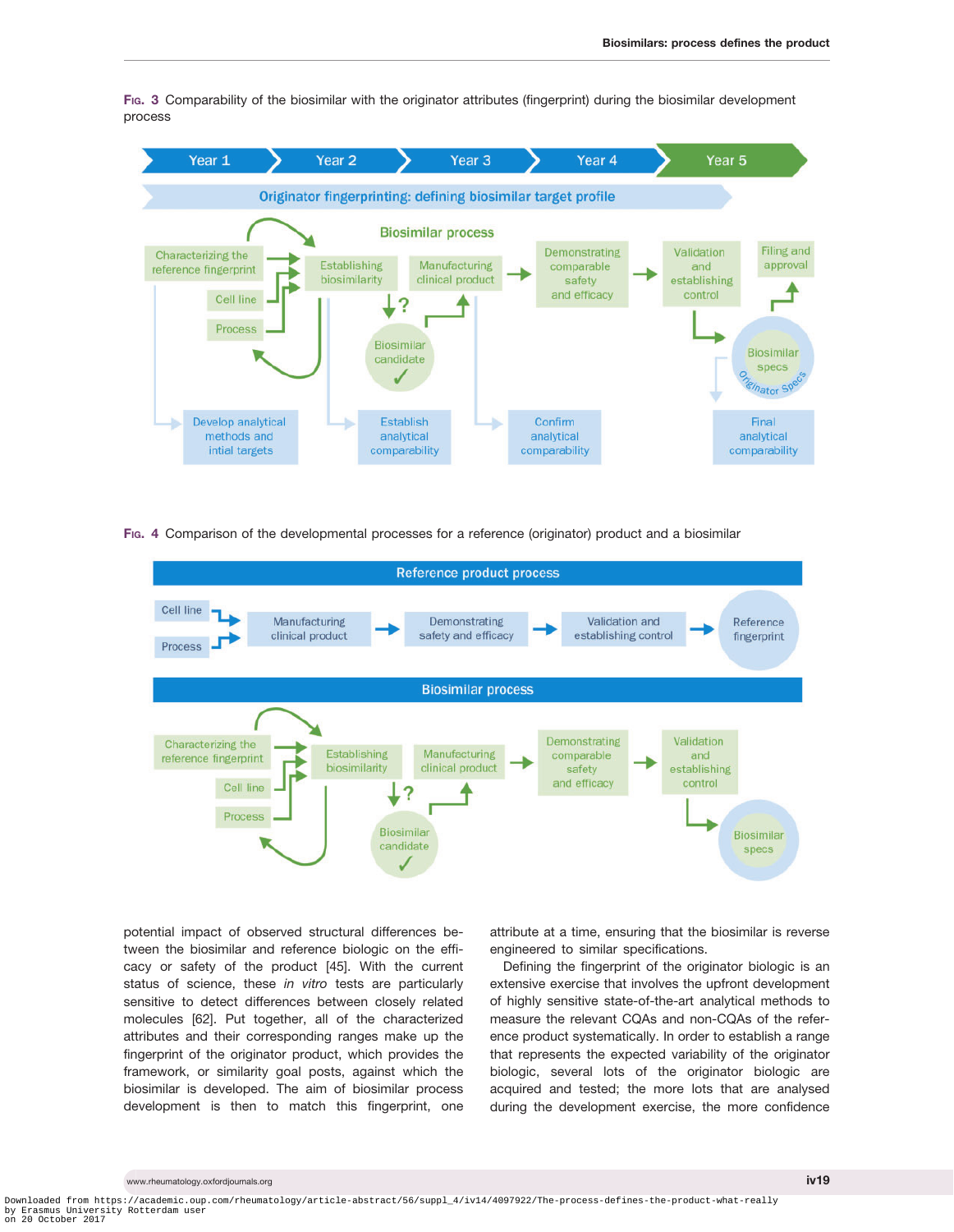the biosimilar developer will have in defining the limits of similarity for each attribute. For example, during the development of SB4, a biosimilar to etanercept, the company developed 61 state-of-the-art analytical methods and tested 30 batches of EU-marketed originator and more than 30 batches of US-marketed originator during the biosimilar development process [[11\]](#page-12-0). Likewise, during the development of SB2, a biosimilar to infliximab, the possible quality attributes of SB2 were compared with more than 80 lots of EU- and US-marketed originator product using more than 60 structural, physicochemical and biological analyses [[17\]](#page-12-0). The results of a subset of these analyses, which demonstrated the similarity between SB2 and its originator, are shown in [Table 2](#page-7-0) [[17](#page-12-0)].

# Process development: a tougher challenge for biosimilars

Although the complexity of advanced biologics makes engineering them extremely challenging, reverse engineering an advanced biologic to match the originator fingerprint is perhaps more challenging. This is because the development of an originator biologic follows a linear sequence of steps, performed over an average time frame of 5-8 years [[63, 64\]](#page-14-0). Importantly, the goal during originator process development is to produce sufficient product with high yield, while ensuring removal of process-related impurities to safe levels, and not necessarily to ensure that the originator molecule fits a constrained target range for all critical attributes [[37](#page-13-0)]. To achieve this, the manufacturer first develops a preliminary manufacturing process that results in an initial version of the product that is not fully characterized or deeply evaluated, yet appropriate for the early non-clinical animal studies or first-in-human trials. The CQAs of the new molecular entity are not fully defined and, at that stage, also often not fully understood, as was the case with infliximab, where insights into its MOA in the treatment of IBD are only recently being described through the work done by the biosimiliar developers [\[65\]](#page-14-0). Consequently, the relationship between the molecular structure and the biological or clinical function of the molecule has not been elucidated with all of the required analytical tests. It is only after the initial clinical trials that the originator fully develops the necessary analytical tests to characterize the product and finalizes the manufacturing process and product quality profile of the originator product. In this case, the fingerprint of the originator is the end result and is controlled and defined by the manufacturers of the originator product.

The development of the manufacturing process for a biosimilar is much more complicated because the developer is faced with several constraints at the start of development. First, the development exercise must start with defining the originator fingerprint for dozens of quality attributes in order to set limits on the potential variability of the biosimilar. Second, as the manufacturing process for the originator molecule is unknown to the biosimilar developer, a new process must be engineered to ensure that the biosimilar matches the originator fingerprint as closely as possible. This iterative process requires the cell culture and purification process conditions to be adjusted continuously, while screening hundreds of new cell lines during development until the fingerprint of the biosimilar is guided into the range of similarity, one quality attribute at a time [[6](#page-12-0), [45, 46\]](#page-13-0). The biosimilar candidate can only be taken into confirmatory clinical trials once the molecule has been thoroughly characterized, the process has been well defined and the similarity of the two molecules has been confirmed. This front-loading of analytical characterization and process development ensures that there should be little residual uncertainty, in that the molecules will have similar clinical efficacy and safety because the molecules have been demonstrated to be highly similar at the molecular level, using the most sensitive analytical methods available.

The analytical comparability exercise does not end once the biosimilar candidate has been shown to meet the similarity criteria. On the contrary, the similarity assessment is an ongoing exercise that requires the biosimilar candidate to be assessed throughout the life cycle of the product, from process development, through scale-up and process validation and after any manufacturing process changes are introduced. This ongoing analytical comparability minimizes the risk that the product diverges in a clinically meaningful way from the approved molecular fingerprint.

# The process defines the product: quality by design, and achieving similarity through target-directed process engineering

The target-directed development of biologics and biosimilars is known as quality by design (QbD) [\[66](#page-14-0)]. QbD is a systematic risk-based approach to the development of a product and the associated manufacturing processes that relies on properly identifying a drug's CQAs and defining limits for each CQA based on its potential clinical impact (e.g. the originator fingerprint). QbD applies principles of quality risk management and differs from previous approaches to process development in ensuring that drug quality is built into every step of the product development exercise rather than relying on the final testing of the product as the only check for quality control [\[10\]](#page-12-0). QbD achieves this through the implementation of process controls and CQA limits at every step of the process, establishing a link between process parameters and their impact on the quality of the product to ensure that the end product meets the expected quality profile [[67](#page-14-0)]. For a biosimiliar, the QbD approach relies on the upfront definition of the originator fingerprint; a set of CQAs whose functional and structural characteristics are most relevant for the clinical outcomes of the reference product [[6,](#page-12-0) [68](#page-14-0), [69](#page-14-0)]. Examples of the attributes that can form a biologic's fingerprint, and their potential relationship to a clinical outcome, are shown in [Table 1.](#page-2-0) The biosimilar product profile is then systematically analysed against the originator fingerprint throughout the development of

iv20 www.rheumatology.oxfordjournals.org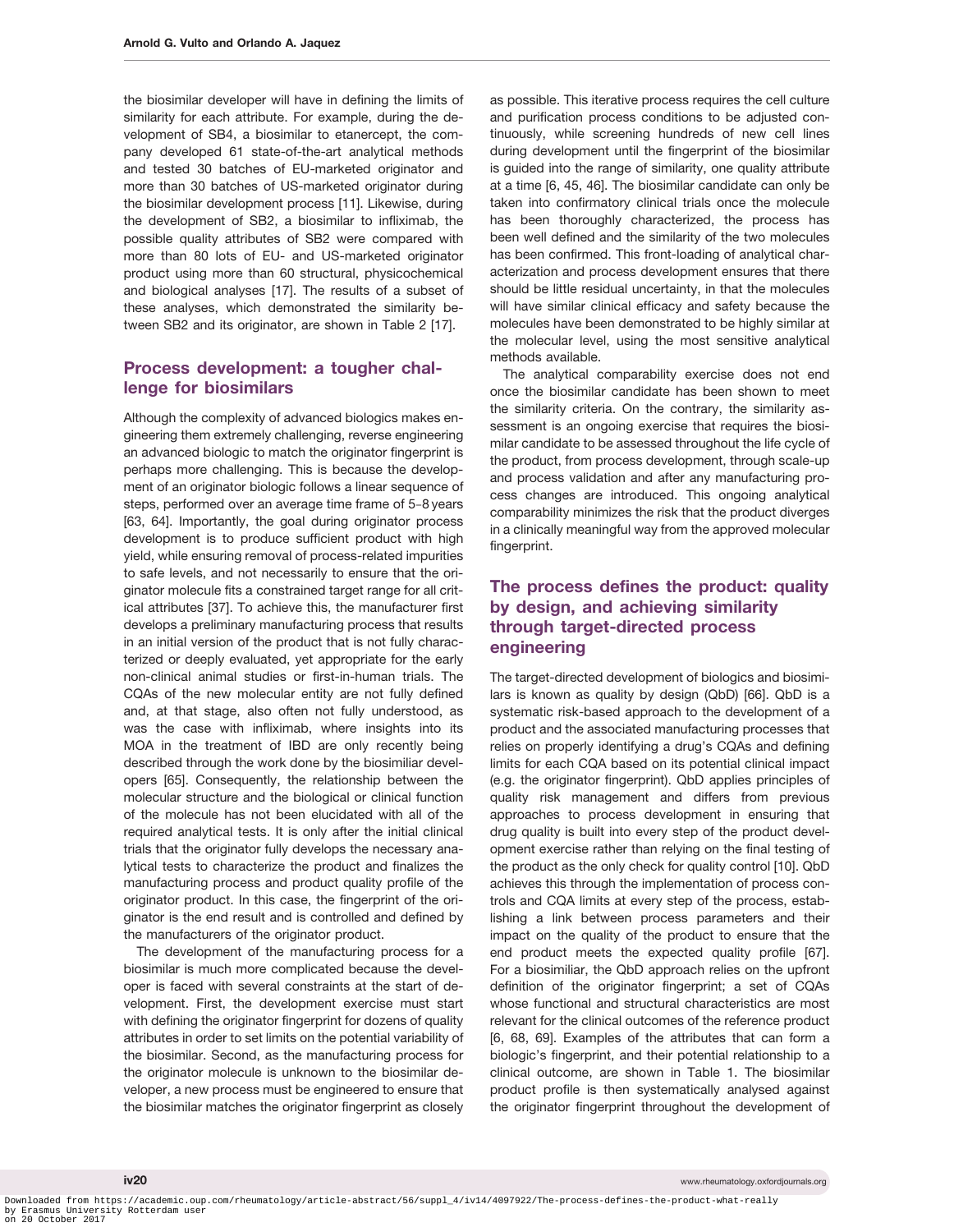TABLE 2 Summarized attributes and key findings TABLE 2 Summarized attributes and key findings

<span id="page-7-0"></span>

| Category                                                                      | ites<br>Product quality attribu                                                                                                                                                                                                                                                                                                                                                                                                                                                                                                                                                                                                                                                                                               | <b>Analytical attributes</b>                                                                                                                                                                                                                                     | <b>Assessment</b>                                                                                                                                                                                                                                                                                                               |
|-------------------------------------------------------------------------------|-------------------------------------------------------------------------------------------------------------------------------------------------------------------------------------------------------------------------------------------------------------------------------------------------------------------------------------------------------------------------------------------------------------------------------------------------------------------------------------------------------------------------------------------------------------------------------------------------------------------------------------------------------------------------------------------------------------------------------|------------------------------------------------------------------------------------------------------------------------------------------------------------------------------------------------------------------------------------------------------------------|---------------------------------------------------------------------------------------------------------------------------------------------------------------------------------------------------------------------------------------------------------------------------------------------------------------------------------|
| Physicochemical characterization<br>High-order structure<br>Primary structure | Protein secondary and tertiary structure<br>nal variants<br>Disulfide linkage mapping<br>C-terminal and N-termi<br>Amino acid sequence<br>Methionine oxidation<br>Terminal sequence<br>Molecular weight<br>Deamidation                                                                                                                                                                                                                                                                                                                                                                                                                                                                                                        | Peptide mapping by LC-ESI-MS/MS using a com-<br>Intact mass in reducing/non-reducing conditions<br>Peptide mapping in non-reducing conditions<br>Far- and near-UV CD spectroscopy, ITF<br>HDX-MS, antibody conformational array<br>bination of digestion enzymes | Similar to reference product<br>Similar to reference product<br>Similar to reference product<br>Similar to reference product<br>Similar to reference product                                                                                                                                                                    |
| Glycosylation                                                                 | N-linked glycosylation site determination<br>N-glycan profile analysis<br>N-glycan identification                                                                                                                                                                                                                                                                                                                                                                                                                                                                                                                                                                                                                             | Procainamide labelling and LC-ESI-MS/MS<br>2-AB labelling and HILIC-UPLC<br>LC-ESI-MS/MS<br><b>DSC</b>                                                                                                                                                           | Minor differences were observed, but<br>Similar to reference product<br>Similar to reference product<br>not clinically meaningful<br>Similar in terms of:                                                                                                                                                                       |
| Aggregation                                                                   | Soluble aggregates                                                                                                                                                                                                                                                                                                                                                                                                                                                                                                                                                                                                                                                                                                            | SEC-UV, SEC-MALLS/RI SV-AUC                                                                                                                                                                                                                                      | Percentage of charged glycans of SB2<br>is lower, but not clinically meaningful<br>MALLS profiles of SB2 were similar<br>ence product in HMW analysed by<br>Slightly higher compared with refer-<br>SEC/UV, but SV-AUC and SEC-<br>%AfucoseC%HM and %Gal,                                                                       |
| Charge heterogeneity<br>Fragmentation                                         | Low molecular weight<br>Acidic variants                                                                                                                                                                                                                                                                                                                                                                                                                                                                                                                                                                                                                                                                                       | Non-reduced CE-SDS<br>CEX-HPLC and icIEF<br>Reduced CE-SDS                                                                                                                                                                                                       | to those of reference product<br>Similar to reference product<br>Similar to reference product                                                                                                                                                                                                                                   |
| Fab-related biological activity<br>Biological characterization                | TNF-& neutralization activity<br>Apoptosis activity<br>Transmembrane TNF-α<br>TNF-a binding activity<br>Basic variants                                                                                                                                                                                                                                                                                                                                                                                                                                                                                                                                                                                                        | TNF-a neutralization assay by nuclear factor-KB<br>reporter gene assay<br>FRET                                                                                                                                                                                   | Lower compared with reference prod-<br>uct, but not clinically meaningful<br>Similar to reference product<br>Similar to reference product<br>Similar to reference product                                                                                                                                                       |
| Fc-related biological activity                                                | binding assay<br>ADCC using healthy donor PBMC<br>FcyRilla (V/V type) binding<br>FcyRIllb binding<br>FcyRIIb binding<br>FcyRlla binding<br>FcyRla binding<br>FcRn binding<br>C <sub>1q</sub> binding<br>CDC                                                                                                                                                                                                                                                                                                                                                                                                                                                                                                                   | Cell-based assay<br>Cell-based assay<br>Cell-based assay<br>AlphaScreen<br>ELISA<br><b>FACS</b><br>FRET<br>SPR<br>SPR <sub></sub><br>SPR<br>SPR                                                                                                                  | Similar to reference product<br>Similar to reference product<br>Similar to reference product<br>Similar to reference product<br>Similar to reference product<br>product<br>Similar to reference product<br>Similar to reference product<br>Similar to reference product<br>Similar to reference product<br>Similar to reference |
|                                                                               | 2-AB: 2-aminobenzamide; ADCC: antibody-dependent cell-mediated cytotoxicity; CD: circular dichroism; CDC: complement-dependent cytotoxicity; CE-SDS: capillary electrophor-<br>esis-sodium dodecyl sulphate; CEX-HPLC: cation exchange-high-performance liquid chromatography; DSC: differential scanning calorimetry; FcRn: neonatal Fc receptors; FRET:<br>fluorescence resonance energy transfer; Gal: galactosylated glycans; HDX-MS: hydrogen-deuterium mass spectrometry; HILIC-UPLC: hydrophilic interaction liquid chromatog-<br>raphy-ultra-performance liquid chromatography: HMW: high molecular weight; icIEF: imaging capillary isoelectric focusing; TFF: intrinsic fluorescence spectroscopy; LC-ESIMS: liquid |                                                                                                                                                                                                                                                                  |                                                                                                                                                                                                                                                                                                                                 |

chromatography-electrospray ionization-mass spectrometry; LC/MS: liquid chromatography-mass spectrometry; LC-ESI-MS/MS: liquid chromatography-electrospray ionization-tandem<br>mass spectrometry; PBMC: peripheral blood mononuc entative index; SPR: surface plasmon resonance; SV-AUC: sedimentation velocity analytical ultracentrifugation; UV: ultraviolet; UV/VIS: ultraviolet visible. Reproduced with permission from Hong J et al. Physicochemical and deuterium mass spectrometry; HILIC-UPLC: hydrophilic interaction liquid chromatogmulti-angle laser light scattering/ refractive index; SPR: surface plasmon resonance; SV-AUC: sedimentation velocity analytical ultracentrifugation; UV: ultraviolet; UV/VIS: ultraviolet visible. Reproduced with permission high-performance liquid chromatography; DSC: differential scanning calorimetry; FcRn: neonatal Fc receptors; FRET: ultra-performance liquid chromatography; HMW: high molecular weight; icIEF: imaging capillary isoelectric focusing; ITF: intrinsic fluorescence spectroscopy; LC-ESIMS: liquid 38 [\[63\]](#page-14-0), with permission from Taylor and Francis. electrospray ionizationmass spectrometry; LC-ESI-MS/MS: liquid chromatographymass spectrometry; PBMC: peripheral blood mononuclear cells; SEC: size exclusion chromatography; SEC-MALLS/RI: size exclusion chromatography- (infliximab). MAbs 2017;9:365from Hong J et al. Physicochemical and biological characterization of SB2, a biosimilar of Remicadefluorescence resonance energy transfer; Gal: galactosylated glycans; HDX-MS: hydrogenmass spectrometry; LC/MS: liquid chromatographysodium dodecyl sulphate; CEX-HPLC: cation exchangeelectrospray ionizationchromatography-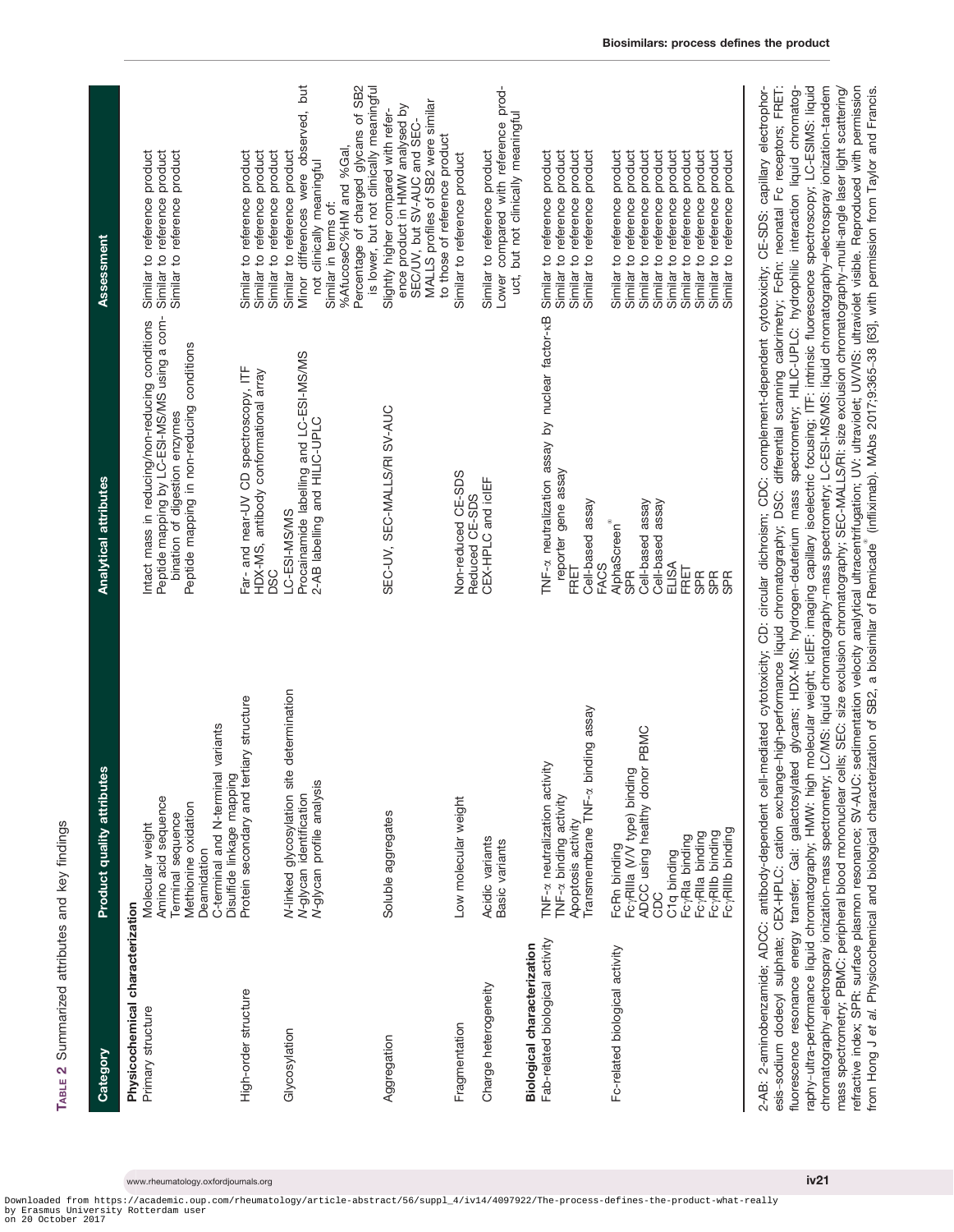the different phases of the manufacturing process, following an extensive iterative process development exercise that can involve thousands of experiments [\[10](#page-12-0)]. In all, the product and process knowledge base must include an understanding of the variability in raw materials, the relationship between process parameters and CQAs, and the association between CQAs and the clinical characteristics of the biosimilar [\[10\]](#page-12-0).

Below, we provide an overview of the relevant steps in the development of a biosimilar manufacturing process.

#### Step 1: cell line selection and engineering

One of the most crucial process development decisions made during the development of a biosimilar is the choice of cell line. The cell line is one of the key determinants of the glycosylation patterns of biologicals, making the choice of the mammalian expression host very important in determining the final glycoform profile of the biosimilar [[41,](#page-13-0) [70\]](#page-14-0). For example, Chinese hamster ovary-based cell lines are the most popular for the development of biological drugs because they generally produce similar glycosylation patterns to humans and have several advantages, including their ability to grow in suspension, their high specific yield and their stability to changes in pH and oxygen [[71](#page-14-0)]. However, Chinese hamster ovary cell lines are unable to produce certain human glycans, while conversely also being able to produce certain glycans that are not typical in humans (such as  $\alpha$ -gal and N-glycolylneuraminic), which could lead to increased immunogenicity [\[71\]](#page-14-0). Cell line engineering can also result in the over- or underexpression of certain enzymes that are responsible for the regulation of certain glycoforms. For example, ADCC can be improved dramatically by the overexpression of N-acetylglucosaminyltransferase III to increase the amount of bisecting N-acetylglucosamine forms, or by decreasing the fucose on antibodies [[72](#page-14-0)]. The careful genetic engineering and monitoring of the cell lines is important during cell line selection, which is a process that can involve the screening of hundreds to thousands of clones to achieve the appropriate analytical fingerprint [[72](#page-14-0)].

#### Step 2: cell culture process development

The cell culture process involves thawing a vial of frozen cells from a cell bank. The vial is inoculated into shake flasks to increase the cell density, and the cells are then grown in serial sub-cultivations until the target production scale is reached. The cells are maintained in growth media and are provided with the required nutrients and additives to ensure the viability of the cells. Slightly altering the cell culture conditions can have a significant impact on several CQAs, including glycosylation and impurity profiles, and must be carefully controlled [[39](#page-13-0)]. To attain the quality target product profile, several parameters are optimized during process development, involving the performance of hundreds of small-scale experiments using sound statistical procedures [\[73\]](#page-14-0). Parameters investigated during the cell culture process development include the following:

oxygen levels, lactate production, temperature, pH, osmolality and duration [\[72\]](#page-14-0). These parameters are continuously monitored during the scale-up of the process to ensure consistent performance as the cell culture volume is increased until the ultimate production scale is reached (e.g. 15 000-20 000 l).

### Step 3: purification process optimization to guide CQAs into similarity range

Once the cell culture phase is completed, a purification process is used to recover the target protein, while removing unwanted impurities, including adventitious viruses, host cell proteins and DNA, aggregates and endotoxins [[74](#page-14-0)]. As the target biosimilar is typically excreted into the cell culture fluid by the mammalian cell, the recovery process begins by removing the cellular debris through centrifugation and filtration. The cell metabolism that expresses the desired protein also generates several undesired product variants and impurities, so the purification process is designed to purify the target biosimilar while removing process impurities and additives that could potentially be harmful to patients (e.g. immunogenic). In addition, for biosimilars, the purification process must also fine-tune the biosimilarity profile of the molecule, by targeting the removal or enrichment of certain productrelated attributes (isoforms, glycans, charged variants, etc.), in order to achieve the target originator biologic fingerprint. The purification process primarily relies on column chromatography and filtration to remove these undesired impurities, by exploiting the interaction between chemically functionalized resins or filters and the biochemical and/or physical properties of the proteins [[74](#page-14-0)]. For example, cation or anion exchange chromatography can be used to separate positively (acidic) or negatively (basic) charged isoforms of the biosimilar resulting from C-terminal lysine heterogeneity [[5,](#page-12-0) [75](#page-14-0)]. Likewise, hydrophobic interaction chromatography can be used to modify levels of misfolded and aggregated species, as these product variants are typically more hydrophobic than the correctly folded monomeric form of the protein [[76](#page-14-0)]. As with the development of the cell culture process, several hundred sound statistical procedures are typically performed during process development to characterize how each operational parameter (e.g. pH, conductivity, binding capacity or flow rate) can impact the CQAs of the biosimilar and to define process controls that ensure a consistent product, batch after batch, following scaleup and routine manufacturing.

#### Step 4: achieving a stable formulation

After the product is purified, it is concentrated and formulated using ultrafiltration and diafiltration. The goal of the concentration step is to ensure that the product is delivered at a concentration that enables dose optimization given the route of administration. For example, although s.c. administration is often a preferred route of administration for certain medications, a high-concentration formulation must be used to minimize the injection volume

iv22 www.rheumatology.oxfordjournals.org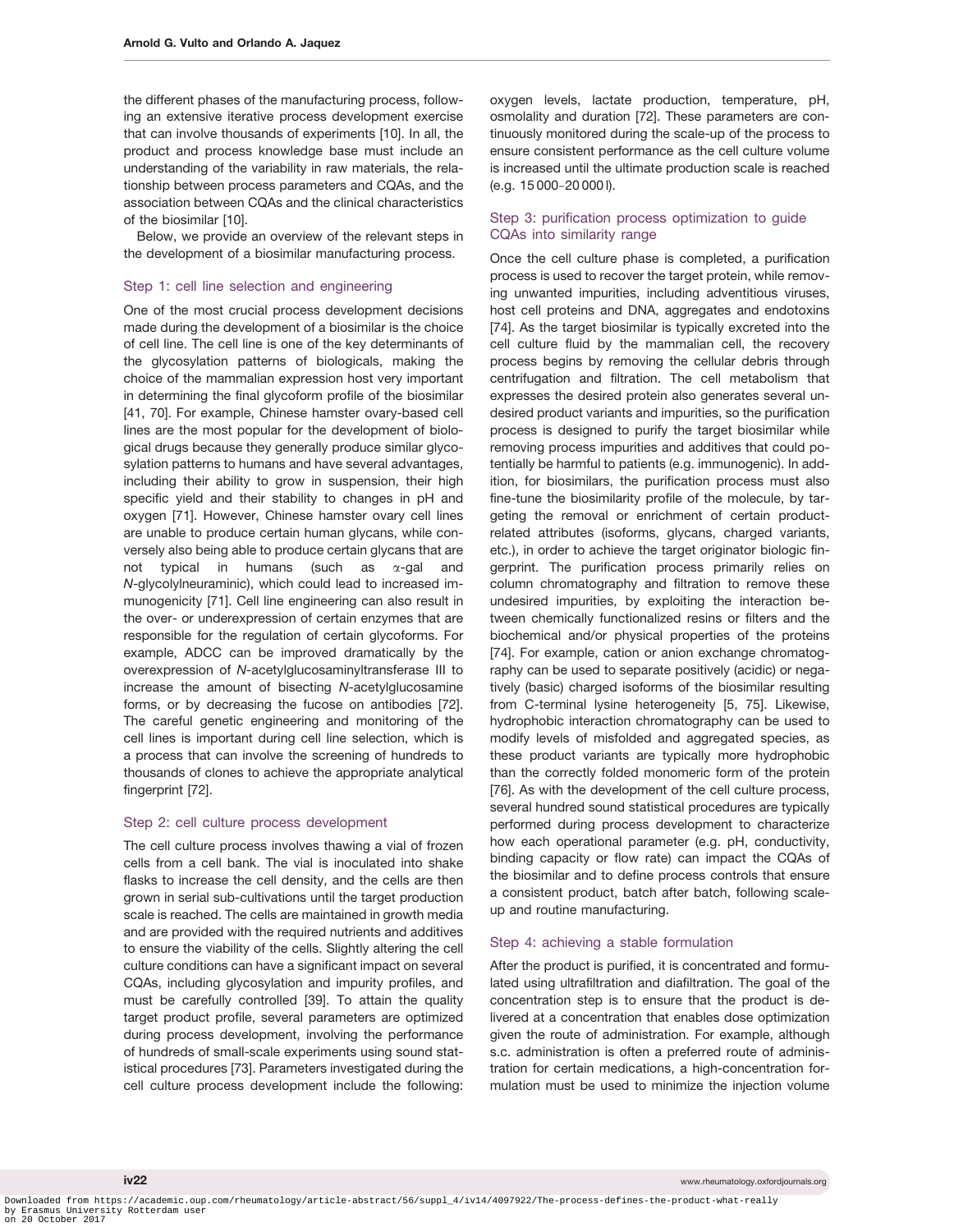[[74\]](#page-14-0). However, advanced biologics, such as mAbs and fusion proteins, have a tendency to aggregate or degrade during the manufacturing process or during storage and transportation, which can impact the batch-to-batch variability, efficacy or immunogenicity of the product [[77](#page-14-0)]. Moreover, many human mAbs display poor biophysical properties, such as low stability and a propensity to aggregate, which may trigger immune responses [\[77](#page-14-0)]. The product formulation is a crucial element of minimizing the propensity of a product to degrade and maximizing its shelf life. The development of a stable formulation step involves the optimization of buffer conditions, including pH, ionic strength, and the inclusion of excipients and stabilizers in varying amounts [[77\]](#page-14-0). The product is typically subject to a myriad of solutions while exposing it to physical (e.g. agitation) or thermodynamic stress (e.g. temperature, freeze-thaw) over extended periods of time; the product is then assessed for chemical, colloidal and conformational stability [\[78](#page-14-0)]. The final presentation (liquid, frozen liquid or lyophilisate) will be dependent on the stability of the product in the form (ready to use); although a liquid presentation is typically preferred, in some cases the product may need to be frozen during storage or may be lyophilized to minimize chemical degradation [[79\]](#page-14-0). Lyophilized forms have the disadvantage of additional costs associated with development, manufacture and testing and the need for diluents for reconstitution, although they may reduce the number of resupply batches that may be required owing to the superior stability of the lyophilized form [[79](#page-14-0)]. In cases where freezing is required, a cryoprotectant (such as sucrose) is typically added to minimize cryoprecipitation or aggregation resulting from cryoconcentration [[79](#page-14-0)].

# Manufacturing controls ensure similarity after scale-up and post-approval

The manufacturing process for biologics is lengthy and complex, often involving many discrete unit operations and activities. Each step can have several input variables and, from start to finish, the manufacturing process involves simultaneously controlling dozens of input parameters while performing quality control checks throughout to ensure that the product meets precise allowable limits at each phase. Changes to the manufacturing process may also occur by regulatory request, by scaling up production and fine-tuning process efficiency to improve product quality and yield [\[9](#page-12-0), [68\]](#page-14-0), introducing process drift or shifting over time [\[53,](#page-13-0) [80](#page-14-0)] (Fig. 5). As a result, this manufacturing complexity can negatively impact batchto-batch consistency and patient safety if each parameter is not properly monitored and controlled during largescale manufacturing [[6\]](#page-12-0). Rigorous life-cycle management and manufacturing quality control that follow the international pharmaceutical industry standards for comparability after manufacturing process alterations are fundamental for maintaining the biosimilar CQAs within acceptable ranges of variation [\[54,](#page-13-0) [68\]](#page-14-0). Adherence to these guidelines may also avoid concerns about immunogenicity, product

recall and supply shortage after approval is granted [\[54,](#page-13-0) [68\]](#page-14-0). These process controls and guidelines, along with stringent pharmacovigilance programmes to track and accurately assess immunogenicity and adverse events after approval [[43,](#page-13-0) [81](#page-14-0)], minimize the risk to the patient and are mandated by the EMA for any medicine, including biosimilars [\[28,](#page-13-0) [82](#page-14-0)].

By helping to ensure consistency in product quality, these process control guidelines also help to ensure the continuity of product supply, which is a key consideration in healthcare provision [\[83](#page-14-0)-[85](#page-14-0)]. A negative shift in product quality is frequently a consequence of low-cost manufacturing, ageing manufacturing plants, contamination and lack of good contracting practice [\[54\]](#page-13-0). Lack of sufficient manufacturing capacity or poor inventory practices can turn a quality issue into a disruption of supply and a potential drug shortage [[54](#page-13-0)] if the manufacturer is unable to overcome a lost lot (or lots) by increasing production. These situations can lead to forced or uncontrolled switching of treatment regimens for non-medical reasons, and could increase healthcare costs by forcing a switch to an originator drug or otherwise delaying a switch to a more affordable biosimilar [\[54](#page-13-0), [86](#page-14-0)-[88](#page-14-0)]. Treatment switching, in particular, should instead be managed adequately through proper patient-physician education, stakeholder alignment and monitoring post-switch to minimize the potential for differences in patient-reported outcomes and prevent discontinuation for non-medical reasons (e.g. nocebo effects) [\[89, 90\]](#page-14-0). It is therefore important that both biosimilars and reference products are produced in stateof-the-art and specialized facilities that follow highstandard manufacturing guidelines and QbD principles [[54\]](#page-13-0). Such facilities also ensure that a battery of rigorous automated in-process controls is implemented to monitor the biosimilar analytical fingerprint and batch-to-batch variability and to ensure that changes to the manufacturing process take place in real time [[61\]](#page-14-0), allowing for prompt assessment and troubleshooting of production drift [\(Fig.](#page-5-0) [4](#page-5-0)). This enables the product quality aspects to be adjusted so as to fall consistently within those of the reference product range and, as a consequence, it can prevent quality disruption, batch failure and subsequent product shortage [[61\]](#page-14-0). This is an important principle, because acceptance of biosimilars into daily clinical practice can be hindered by clinicians' reluctance to prescribe these agents in light of potential supply disruptions and product shortage, an occurrence that has been reported ever more frequently with a variety of medicines [[8](#page-12-0), [54,](#page-13-0) [88](#page-14-0), [91\]](#page-14-0). Supply shortage reflecting manufacturing issues, as previously described, can be avoided by adopting a shortage mitigation plan [\[84, 85](#page-14-0)], involving effective management of drug inventory, active management of raw materials and maintenance of multisite manufacturing capabilities, ensuring robust and secure distribution networks and instigating a rapid response to supply interruption signals [\(Table 3\)](#page-11-0) [[93\]](#page-15-0). Bearing in mind the technical challenges in developing and producing a biosimilar that matches all the CQAs of the reference product, the ultimate decision to prescribe a biosimilar instead of its reference biologic or the choice between biosimilars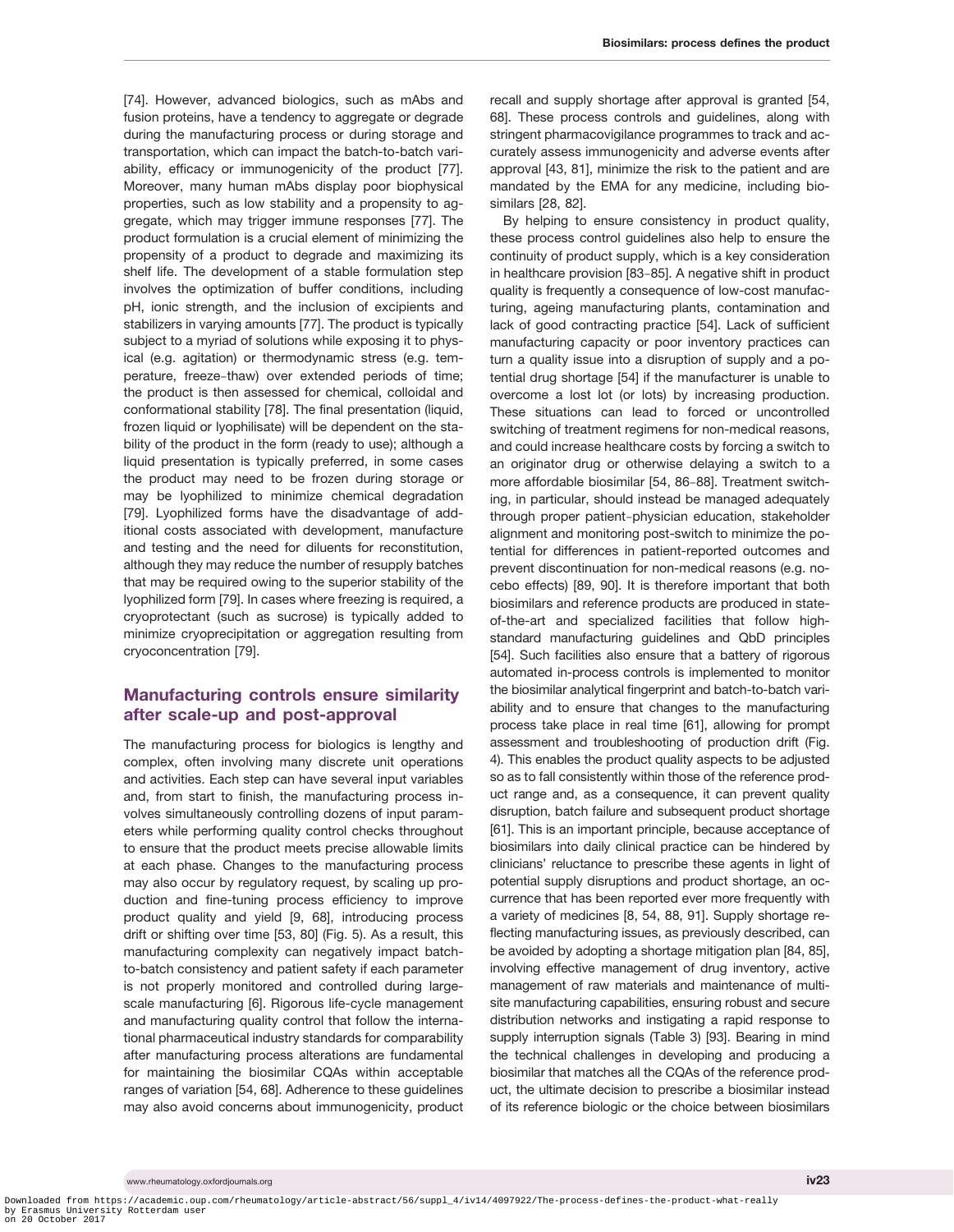

FIG. 5 Example of an automated, real-time, quality control using multivariate batch process modelling

(A) Normal growth. (B) Slow growth. Data from several historical batches are used to correlate parameter levels with product quality, using multivariate modelling techniques, such as principal component analysis (PCA). Of the dozens of parameter inputs, those that strongly correlate with product quality are summarized by a single output (principal component), which describes a large portion of the potential variation in product quality. Historical data are also used to define acceptable limits for each parameter.

must take into consideration the manufacturer's experience, record of consistent manufacturing, proven capacity and stable supply chain [[93\]](#page-15-0).

# **Discussion**

Biologic drugs are highly complex molecules that are produced by living cells through a multistep procedure. These complex molecules have dozens of CQAs that can vary based on the extent of the PTMs that occur in the cellular

environment or during the manufacturing process. Each step of the manufacturing process can also impart variations to the CQAs. The extent of the variation in each of the CQAs must be characterized for the originator molecule and must be systematically matched as closely as possible by the biosimilar developer. The close matching of the originator fingerprint is the foundation of the biosimilar exercise, as the analytical tools designed to measure differences at the molecular level are far more sensitive and specific than tools available to physicians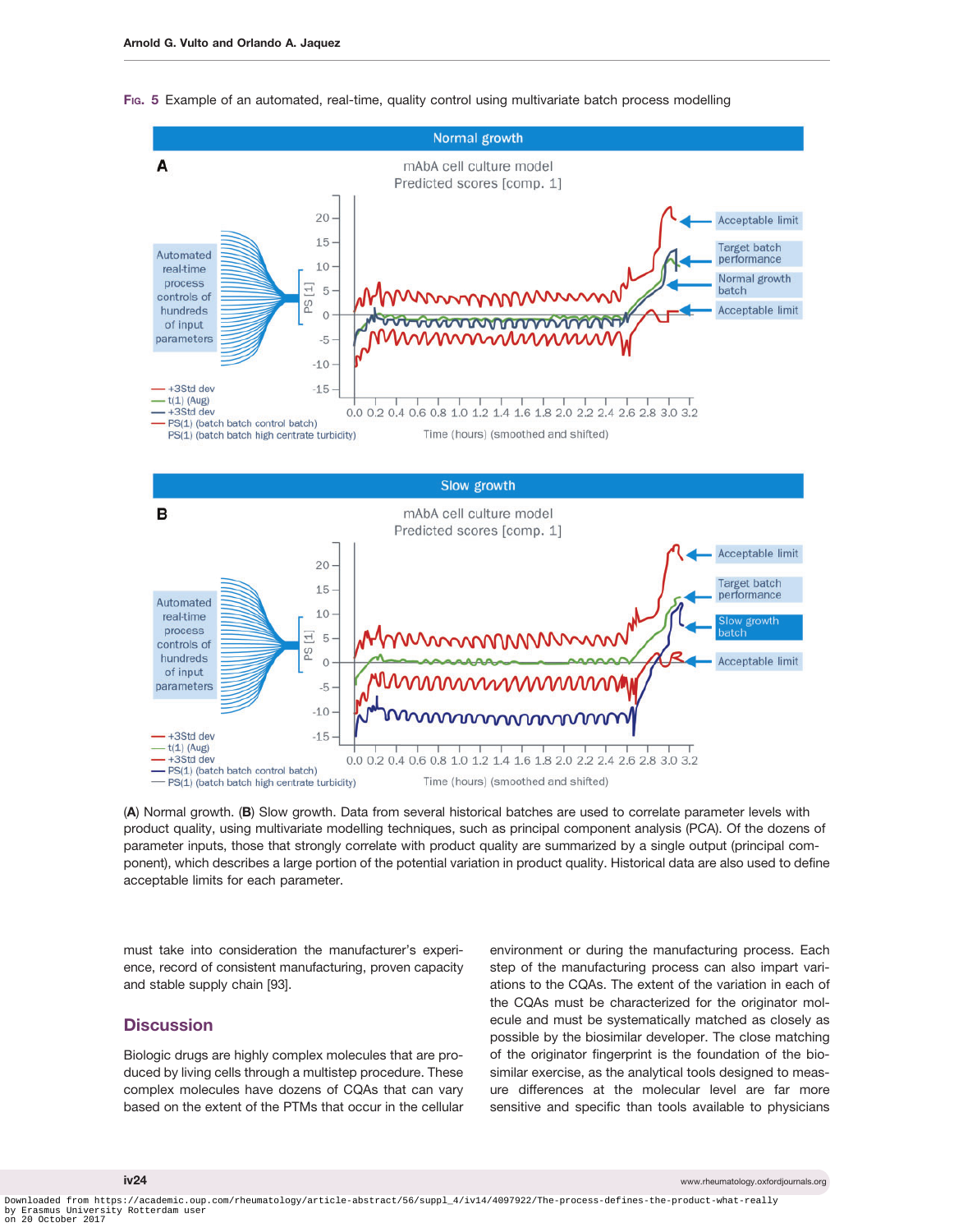#### <span id="page-11-0"></span>TABLE 3 Steps to mitigate shortage of biological supply

| Key step                                                | <b>Rationale</b>                                                                                            |
|---------------------------------------------------------|-------------------------------------------------------------------------------------------------------------|
| Effective management of drug inventory                  | To minimize interruptions to drug supply                                                                    |
| Active management of raw materials                      | To maintain continuity in manufacturing and a stable drug supply                                            |
| Maintenance of multi-site manufacturing facilities      | To create robustness in manufacturing continuity and thereby<br>address extended supply chain interruptions |
| Implement robust and secure distribution networks       | To ensure supply chain integrity to patients                                                                |
| Implement rapid response to supply interruption signals | To reduce drug shortage risk                                                                                |

Data taken from [[92\]](#page-15-0).

during clinical trials [[58](#page-13-0)]. If two molecules are confirmed to be highly similar at the building block level, there should be little uncertainty that these molecules will have equivalent clinical efficacy and safety.

Based on the superior ability of the preclinical analytical evaluation to measure molecular and physical differences between two products, it forms the foundation of the totality of the evidence required to demonstrate that a biosimilar is highly similar to the reference product. The additional sources of evidence in a biosimilar development programme are designed to address any remaining uncertainty that may not be addressed by the preclinical phase, and include potential non-clinical animal studies, a phase I PK equivalence study, and a phase III clinical efficacy and safety equivalence study (see [\[34](#page-13-0)] in this supplement). The regulations for the development of a typical biosimilar require that only a single phase III clinical trial is performed in the most sensitive clinical indication with a sensitive, reproducible end point. However, extrapolation to other indications is not taken for granted, even if the biosimilar demonstrated clinical equivalence in the phase III trial; the reduced requirement for phase III clinical data creates a potential void in evidence related to the other indications in which the biologic may be indicated. For extrapolation to be granted, the applicant must address this void by substantiating that the biosimilar shares the same MOA involved in each of the indications as the reference product [\[94\]](#page-15-0). The same MOA is not always shared by all of the approved indications for the reference product and, in some cases, the MOA for a given indication is not known. If the MOAs are known, they are best probed at the preclinical analytical level because highly sensitive methods can be developed to measure each CQA that could be associated with the different MOAs. For example, to allow for extrapolation of the biosimilar infliximab CT-P13 from RA (studied in the phase III trial) to the inflammatory bowel indications (not studied in pivotal trials), additional preclinical and clinical documentation was produced to show that the biosimilar did not only bind to TNF- $\alpha$ , but also had ADCC [[95](#page-15-0)] activity, which may play an additional role in treatment of IBD [\[65](#page-14-0)]. In those cases where the MOA is not known, additional evidence must be provided beyond the preclinical data and the single phase III trial, such as additional PD studies or phase III studies [\[96\]](#page-15-0). An advantage of biosimilar mAbs is that the predominant MOA is usually known; therefore, a

preclinical in vitro comparison of the biosimilar and the reference product binding to the target antigen is the primary demonstration of similar MOA [[58\]](#page-13-0).

Changes in CQAs can occur at different stages of the manufacturing process, requiring a deep understanding of the molecule and the manufacturing process. This reflects the complexity that characterizes each stage [\[50,](#page-13-0) [68, 80](#page-14-0)], be it the biosimilar molecule glycosylation pattern that is linked to the cell line used or its immunogenicity, which can be associated, for example, with the purification process and storage conditions [[42](#page-13-0)]. Even small modifications to this process can alter the biosimilar attributes beyond the point of similarity and thereby impact on clinical effectiveness and safety [\[6](#page-12-0), [38](#page-13-0)]. The manufacturer's ability to provide consistent production and quality control, prevent drift from the required specifications over time and avoid the various implications brought by product shortage will greatly influence the acceptance of biosimilars and their integration into daily practice.

If well developed and demonstrated to have an equivalent quality and clinical profile to their originator counterparts, biosimilars have the potential to transform healthcare by helping to improve access to biologic therapies to underserved populations, while also creating meaningful savings in healthcare expenditures. However, as most prescribers at this moment in time are not familiar with this new drug development paradigm, educational programmes to explain the essentials, as set out in this paper, will be needed so that prescribers are able to gain confidence in the stringency involved in the development, manufacturing and approval of biosimilars as fully equivalent efficacious and safe medicines, and to provide all stakeholders (regulators, payers, prescribers and patients alike) with an objective set of considerations that should be weighed (preclinical quality of the product, clinical data and manufacturer trustworthiness) when considering the use of biosimilars. Moreover, as several biosimilars of a given product become available, understanding these concepts can help clinicians to make well-informed decisions when selecting a biosimiliar and avoid potential pitfalls related to the quality of the biosimilars and the consistency of the manufacturers producing them.

# Acknowledgments

The authors would like to acknowledge the editorial support provided by inVentiv Health Medical Communications. Philip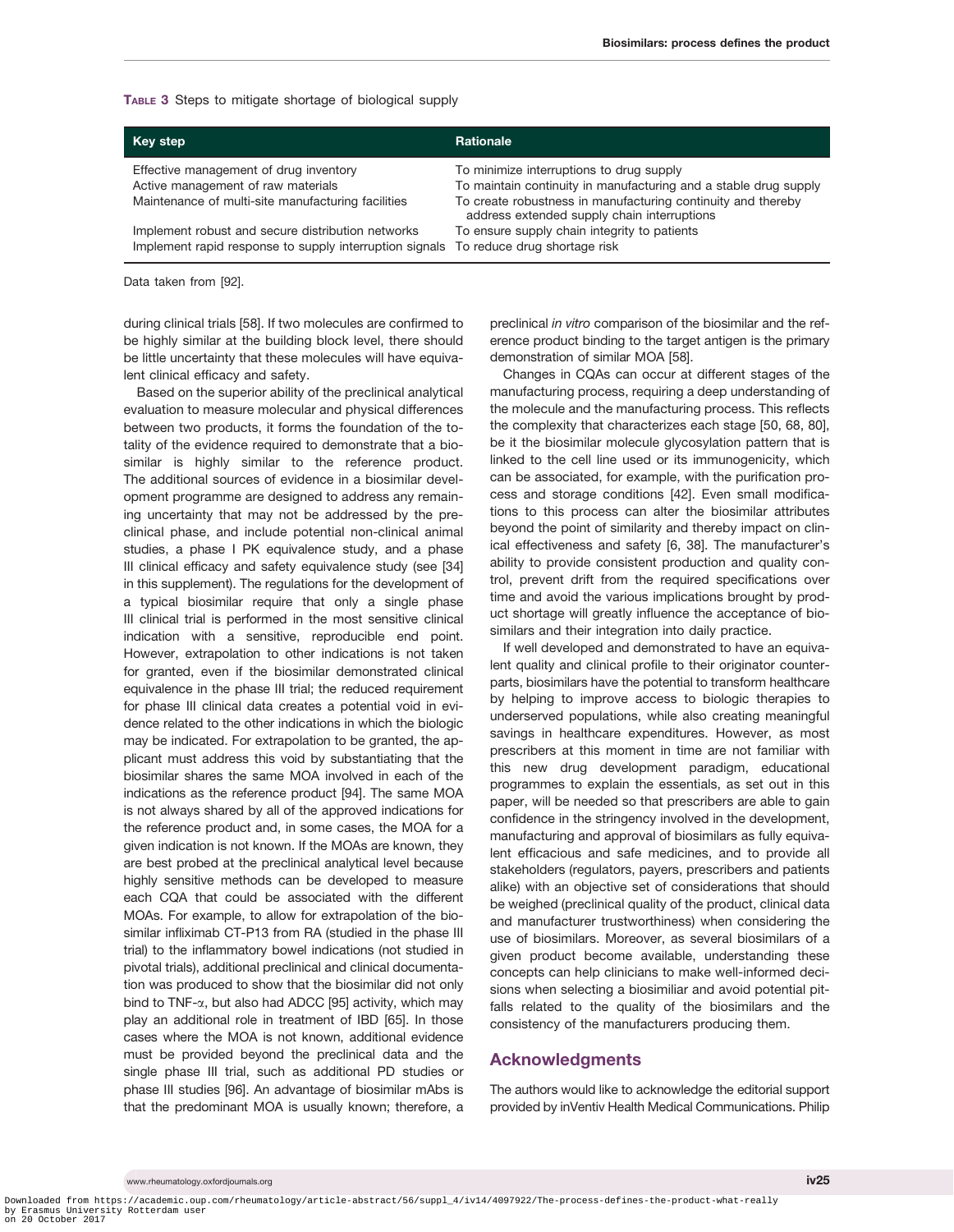<span id="page-12-0"></span>Ford and Frances Gambling from inVentiv Health Medical Communications wrote the drafts of the article based on input from both authors, and styled the article per journal requirements. The authors would also like to thank Professor Schulze-Koops for his review and detailed and constructive comments. Biogen reviewed and provided feedback on the article to the authors. The authors had full editorial control of the article, addressed all queries in the review process and take full responsibility for the whole article. All named authors meet the International Committee of Medical Journal Editors (ICMJE) criteria for authorship for this manuscript, take responsibility for the integrity of the work as a whole and have given final approval of the version to be published.

Funding: This work was supported by Biogen, who provided funding for medical writing and editorial support in the development of this article.

Disclosure statement: O.A.J. is an employee of Biogen International GmbH and therefore receives salary and may own Biogen stock. A.G.V. has lectured, been on the speakers bureau and consulted for AbbVie, Amgen, Biogen, Boehringer Ingelheim, Medicines for Europe (formerly European Generic Medicines Association; EGA), Mundipharma, Pfizer/Hospira, Roche and Novartis/Sandoz; all compensation for this work was received by their hospital.

### **References**

- 1 Isaacs JD, Cutolo M, Keystone EC, Park W, Braun J. Biosimilars in immune-mediated inflammatory diseases: initial lessons from the first approved biosimilar antitumour necrosis factor monoclonal antibody. J Intern Med 2016;279:14-29.
- 2 Neves H, Kwok HF. Recent advances in the field of anticancer immunotherapy. BBA Clin 2015;3:280-8.
- Côté-Daigneault J, Bouin M, Lahaie R, Colombel JF, Poitras P. Biologics in inflammatory bowel disease: what are the data? United European Gastroenterol J 2015;3:419-28.
- 4 Chames P, Van Regenmortel M, Weiss E, Baty D. Therapeutic antibodies: successes, limitations and hopes for the future. Br J Pharmacol 2009;157:220-33.
- 5 Shukla AA, Hubbard B, Tressel T, Guhan S, Low D. Downstream processing of monoclonal antibodies - application of platform approaches. J Chromatogr B Analyt Technol Biomed Life Sci 2007;848:28-39.
- 6 Bui LA, Hurst S, Finch GL et al. Key considerations in the preclinical development of biosimilars. Drug Discov Today 2015;20(Suppl. 1):3-15.
- 7 Ventola CL. Biosimilars: part 1: proposed regulatory criteria for FDA approval. P T 2013;38:270-87.
- 8 European Medicines Agency. International Conference on Harmonization. ICH guideline Q8 (R2) on pharmaceutical development Step 5. September 2015. [http://www.ema.](http://www.ema.europa.eu/docs/en_GB/document_library/Scientific_guideline/2009/09/WC500002872.pdf) europa.eu/docs/en\_GB/document\_library/Scientific [guideline/2009/09/WC500002872.pdf](http://www.ema.europa.eu/docs/en_GB/document_library/Scientific_guideline/2009/09/WC500002872.pdf) (3 April 2017, date last accessed).
- 9 Rathore AS, Reason AJ, Weiskop A. Defining critical quality attributes for monoclonal antibody therapeutic products.

International Biopharm. July 2014. [http://www.biophar](http://www.biopharminternational.com/defining-critical-quality-attributes-monoclonal-antibody-therapeutic-products?pageID=1)[minternational.com/defining-critical-quality-attributes](http://www.biopharminternational.com/defining-critical-quality-attributes-monoclonal-antibody-therapeutic-products?pageID=1)[monoclonal-antibody-therapeutic-products?pageID=1](http://www.biopharminternational.com/defining-critical-quality-attributes-monoclonal-antibody-therapeutic-products?pageID=1) (3 April 2017, date last accessed).

- 10 Rathore AS, Winkle H. Quality by design for biopharmaceuticals. Nat Biotechnol 2009;27:26-34.
- 11 Cho IH, Lee N, Song D et al. Evaluation of the structural, physicochemical, and biological characteristics of SB4, a biosimilar of etanercept. MAbs 2016;8:1136-55.
- 12 Liu H, May K. Disulfide bond structures of IgG molecules: structural variations, chemical modifications and possible impacts to stability and biological function. MAbs 2012;4:17-23.
- 13 A Mab: a case study in bioprocess development. CMC Biotech Working Group. Version 2.1. 30 October 2009. <https://www.ispe.org/pqli/a-mab-case-study-version-2.1> (6 March 2017, date last accessed).
- 14 López-Morales CA, Miranda-Hernández MP, Juárez-Bayardo LC et al. Physicochemical and biological characterization of a biosimilar trastuzumab. Biomed Res Int 2015;427235. doi: 10.1155/2015/427235.
- 15 Tebbey PW, Varga A, Naill M, Clewell J, Venema J. Consistency of quality attributes for the glycosylated monoclonal antibody Humira<sup>®</sup> (adalimumab). MAbs 2015;7:805-11.
- 16 Animal Cell Biotechnology. In Biologics Production. Hauser ed. Hansjörg Hauser and Roland Wagner, Roland. De Gruyter, Berlin, Germany, 2014.
- 17 Hong J, Lee Y, Lee C et al. Physicochemical and biological characterization of SB2, a biosimilar of Remicade<sup>®</sup> (infliximab). MAbs 2017;9:365-38.
- 18 Reusch D, Tejada ML. Fc glycans of therapeutic antibodies as critical quality attributes. Glycobiology 2015;25:1325-34.
- 19 Raju TS, Jordan RE. Galactosylation variations in marketed therapeutic antibodies. MAbs 2012;4:385-91.
- 20 Shade KTC, Anthony RM. Antibody glycosylation and inflammation. Antibodies 2013;2:392-414.
- 21 Pierri CL, Bossis F, Punzi G et al. Molecular modeling of antibodies for the treatment of TNFa-related immunological diseases. Pharmacol Res Perspect 2016;4:e00197.
- 22 Mori K, Iida S, Yamane-Ohnuki N et al. Non-fucosylated therapeutic antibodies: the next generation of therapeutic antibodies. Cytotechnology 2007;55:109-14.
- 23 Mitchell M. Determining Criticality-Process Parameters and Quality Attributes Part I: Criticality as a Continuum. A practical roadmap in three parts that applies scientific knowledge, risk analysis, experimental data, and process monitoring throughout the three phases of the process validation lifecycle. December 2013. [http://www.biophar](http://www.biopharminternational.com/determining-criticality-process-parameters-and-quality-attributes-part-i-criticality-continuum)[minternational.com/determining-criticality-process-par](http://www.biopharminternational.com/determining-criticality-process-parameters-and-quality-attributes-part-i-criticality-continuum)[ameters-and-quality-attributes-part-i-criticality-continuum](http://www.biopharminternational.com/determining-criticality-process-parameters-and-quality-attributes-part-i-criticality-continuum) (3 April 2017, date last accessed).
- 24 Camacho LH, Frost CP, Abella E, Morrow PK, Whittaker S. Biosimilars 101: considerations for U.S. oncologists in clinical practice. Cancer Med 2014;3:889-99.
- 25 Lee JF, Litten JB, Grampp G. Comparability and biosimilarity: considerations for the healthcare provider. Curr Med Res Opin 2012;28:1053-8.
- 26 European Medicines Agency. Questions and answers on biosimilar medicines (similar biological medicinal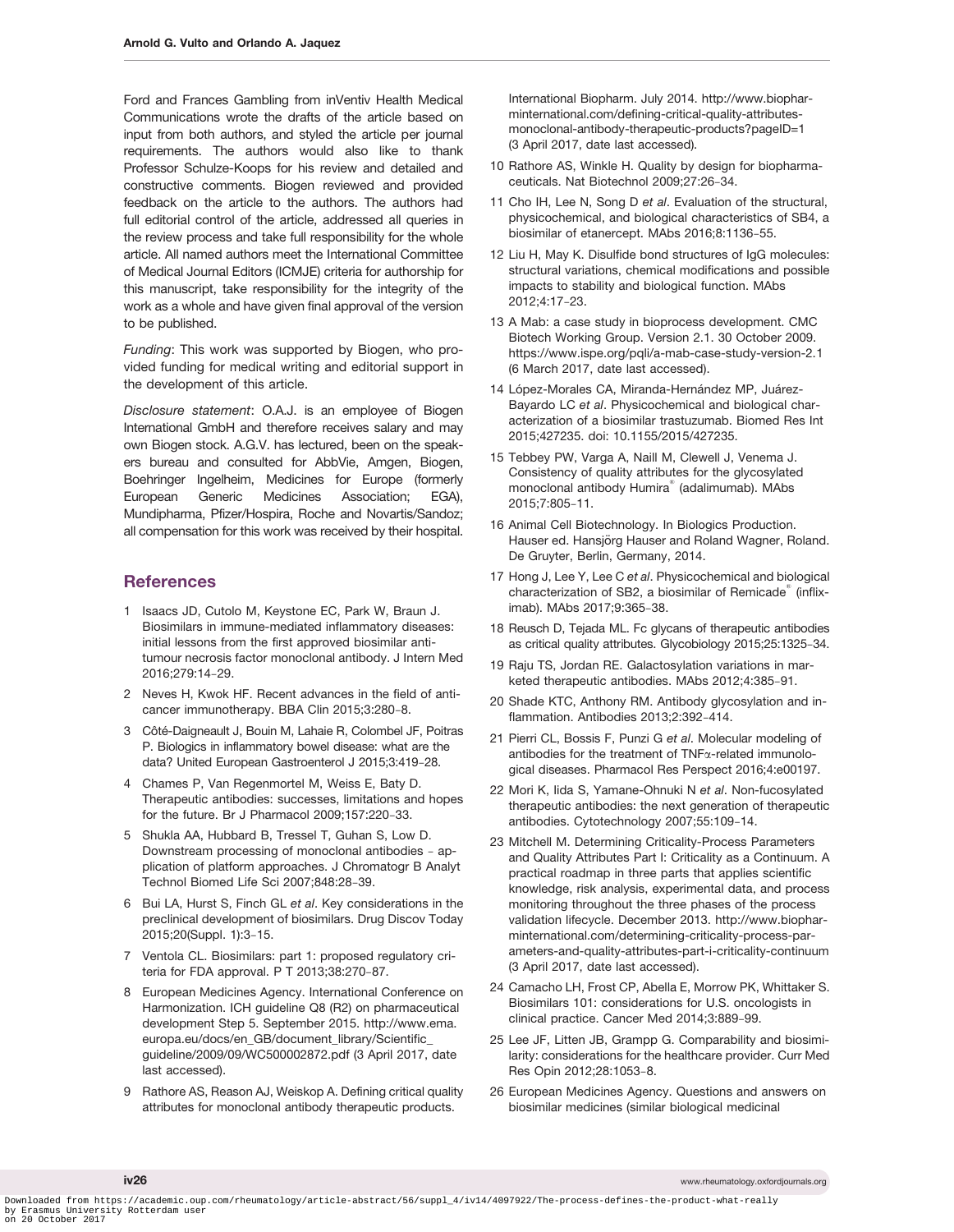<span id="page-13-0"></span>products). 27 September 2012. [http://www.ema.europa.](http://www.ema.europa.eu/docs/en_GB/document_library/Medicine_QA/2009/12/WC500020062.pdf) [eu/docs/en\\_GB/document\\_library/Medicine\\_QA/2009/12/](http://www.ema.europa.eu/docs/en_GB/document_library/Medicine_QA/2009/12/WC500020062.pdf) [WC500020062.pdf](http://www.ema.europa.eu/docs/en_GB/document_library/Medicine_QA/2009/12/WC500020062.pdf) (3 October 2016, date last accessed).

- 27 European Medicines Agency. Guideline on similar biological medicinal products. 22 May 2013. [http://www.ema.](http://www.ema.europa.eu/docs/en_GB/document_library/Scientific_guideline/2013/05/WC500142978.pdf) europa.eu/docs/en\_GB/document\_library/Scientific [guideline/2013/05/WC500142978.pdf](http://www.ema.europa.eu/docs/en_GB/document_library/Scientific_guideline/2013/05/WC500142978.pdf) (3 October 2016, date last accessed).
- 28 Food and Drug Administration. Guidance for Industry: Quality Considerations in Demonstrating Biosimilarity to a Reference Protein Product. April 2015. [http://www.fda.](http://www.fda.gov/downloads/DrugsGuidanceComplianceRegulatoryInformation/Guidances/UCM291128.pdf) [gov/downloads/DrugsGuidanceComplianceRegulatory](http://www.fda.gov/downloads/DrugsGuidanceComplianceRegulatoryInformation/Guidances/UCM291128.pdf) [Information/Guidances/UCM291128.pdf](http://www.fda.gov/downloads/DrugsGuidanceComplianceRegulatoryInformation/Guidances/UCM291128.pdf) (3 October 2016, date last accessed).
- 29 Weise M, Bielsky MC, De Smet K et al. Biosimilars why terminology matters. Nat Biotechnol 2011;29:690-3.
- 30 Mellstedt H, Niederwieser D, Ludwig H. The challenge of biosimilars. Ann Oncol 2008;19:411-9.
- 31 European Medicines Agency. Guideline on the Clinical Evaluation of the Pharmacokinetics of Therapeutic Proteins. 24 January 2007. [http://www.ema.europa.eu/](http://www.ema.europa.eu/docs/en_GB/document_library/Scientific_guideline/2009/09/WC500003029.pdf) [docs/en\\_GB/document\\_library/Scientific\\_guideline/2009/](http://www.ema.europa.eu/docs/en_GB/document_library/Scientific_guideline/2009/09/WC500003029.pdf) [09/WC500003029.pdf](http://www.ema.europa.eu/docs/en_GB/document_library/Scientific_guideline/2009/09/WC500003029.pdf) (3 October 2016, date last accessed).
- 32 European Medicines Agency. Guideline on Similar Biological Medicinal Products Containing Biotechnology-derived Proteins as Active Substance: Non clinical and Clinical Issues. 18 December 2014. [http://www.ema.europa.eu/](http://www.ema.europa.eu/docs/en_GB/document_library/Scientific_guideline/2015/01/WC500180219.pdf) [docs/en\\_GB/document\\_library/Scientific\\_guideline/2015/01/](http://www.ema.europa.eu/docs/en_GB/document_library/Scientific_guideline/2015/01/WC500180219.pdf) [WC500180219.pdf](http://www.ema.europa.eu/docs/en_GB/document_library/Scientific_guideline/2015/01/WC500180219.pdf) (3 October 2016, date last accessed).
- 33 European Medicines Agency. Guideline on Similar Biological Medicinal Products Containing Biotechnologyderived Proteins as Active Substances: Quality Issues (revision 1). 22 May 2014. [http://www.ema.europa.eu/](http://www.ema.europa.eu/docs/en_GB/document_library/Scientific_guideline/2014/06/WC500167838.pdf) [docs/en\\_GB/document\\_library/Scientific\\_guideline/2014/](http://www.ema.europa.eu/docs/en_GB/document_library/Scientific_guideline/2014/06/WC500167838.pdf) [06/WC500167838.pdf](http://www.ema.europa.eu/docs/en_GB/document_library/Scientific_guideline/2014/06/WC500167838.pdf) (6 March 2016, date last accessed).
- 34 Declerck P, Rezk MF. The road from development to approval: evaluating the body of evidence to confirm biosimilarity. Rheumatology 2017;56(Suppl. 4):iv4-13.
- 35 Ahmed I, Kaspar B, Sharma U. Biosimilars: impact of biologic product life cycle and European experience on the regulatory trajectory in the United States. Clin Ther 2012;34:400-19.
- 36 Mann M, Jensen ON. Proteomic analysis of posttranslational modifications. Nat Biotechnol 2003;21: 255-61.
- 37 Kozlowski S, Swann P. Current and future issues in the manufacturing and development of monoclonal antibodies. Adv Drug Deliv Rev 2006;58:707-22.
- 38 Walsh G, Jefferis R. Post-translational modifications in the context of therapeutic proteins. Nat Biotechnol 2006;24:1241-52.
- 39 Planinc A, Dejaegher B, Heyden YV et al. Batch-to-batch N-glycosylation study of infliximab, trastuzumab and bevacizumab, and stability study of bevacizumab. Eur J Hosp Pharm 2016;1-7. doi: 10.1136/ejhpharm-2016- 001022.
- 40 Arora T, Padaki R, Hamburger AE et al. Differences in binding and effector functions between classes of TNF antagonists. Cytokine 2009;45:124-31.
- 41 Hossler P, Khattak SF, Li ZJ. Optimal and consistent protein glycosylation in mammalian cell culture. Glycobiology 2009;19:936-49.
- 42 Berkowitz SA, Engen JR, Mazzeo JR, Jones GB. Analytical tools for characterizing biopharmaceuticals and the implications for biosimilars. Nat Rev Drug Discov 2012;11:527-40.
- 43 Locatelli F, Roger S. Comparative testing and pharmacovigilance of biosimilars. Nephrol Dial Transplant 2006;21(Suppl. 5):v13-6.
- 44 Pineda C, Castañeda Hernández G, Jacobs IA, Alvarez DF, Carini C. Assessing the immunogenicity of biopharmaceuticals. BioDrugs 2016;30:195-206.
- 45 Al-Sabbagh A, Olech E, McClellan JE, Kirchhoff CF. Development of biosimilars. Semin Arthritis Rheum 2016;45:S11-8.
- 46 Alten R, Cronstein BN. Clinical trial development for biosimilars. Semin Arthritis Rheum 2015;44:S2-8.
- 47 Lionberger RA, Lee SL, Lee L, Raw A, Yu LX. Quality by design: concepts for ANDAs. AAPS J 2008;10:268-76.
- 48 Heinemann L, Hompesch M. Biosimilar insulins: how similar is similar? J Diabetes Sci Technol 2011;5:741-54.
- 49 Tsiftsoglou AS, Trouvin JH, Calvo G, Ruiz S. Demonstration of biosimilarity, extrapolation of indications and other challenges related to biosimilars in Europe. BioDrugs 2014;28:479-86.
- 50 European Medicines Agency. Guideline on Immunogenicity Assessment of monoclonoal Antibodies Intended for in vivo Clinical Use. 24 May 2012. [http://www.ema.europa.eu/](http://www.ema.europa.eu/docs/en_GB/document_library/Scientific_guideline/2012/06/WC500128688.pdf) [docs/en\\_GB/document\\_library/Scientific\\_guideline/2012/](http://www.ema.europa.eu/docs/en_GB/document_library/Scientific_guideline/2012/06/WC500128688.pdf) [06/WC500128688.pdf](http://www.ema.europa.eu/docs/en_GB/document_library/Scientific_guideline/2012/06/WC500128688.pdf) (3 October 2016, date last accessed).
- 51 Schiestl M, Stangler T, Torella C et al. Acceptable changes in quality attributes of glycosylated biopharmaceuticals. Nat Biotechnol 2011;29:310-2.
- 52 Munsch J. Biosimilars: new promise for reducing healthcare costs. J Biomed Res 2014;28:75-7.
- 53 Ramanan S, Grampp G. Drift, evolution, and divergence in biologics and biosimilars manufacturing. BioDrugs 2014;28:363-72.
- 54 Woodcock J, Wosinska M. Economic and technological drivers of generic sterile injectable drug shortages. Clin Pharmacol Ther 2013;93:170-6.
- 55 Schneider CK. Biosimilars in rheumatology: the wind of change. Ann Rheum Dis 2013;72:315-8.
- 56 Vezér B, Buzás Z, Sebeszta M, Zrubka Z. Authorized manufacturing changes for therapeutic monoclonal antibodies (mAbs) in European Public Assessment Report (EPAR) documents. Curr Med Res Opin 2016;32:829-34.
- 57 Kurki P, van Aerts L, Wolff-Holz E et al. Interchangeability of biosimilars: a European perspective. BioDrugs 2017;31:83-91.
- 58 Gerrard TL, Johnston G, Gaugh DR. Biosimilars: extrapolation of clinical use to other indications. GaBI J 2015;4:118-24.
- 59 Tsuruta LR, Lopes dos Santos M, Moro AM. Biosimilars advancements: moving on to the future. Biotechnol Prog 2015;31:1139-49.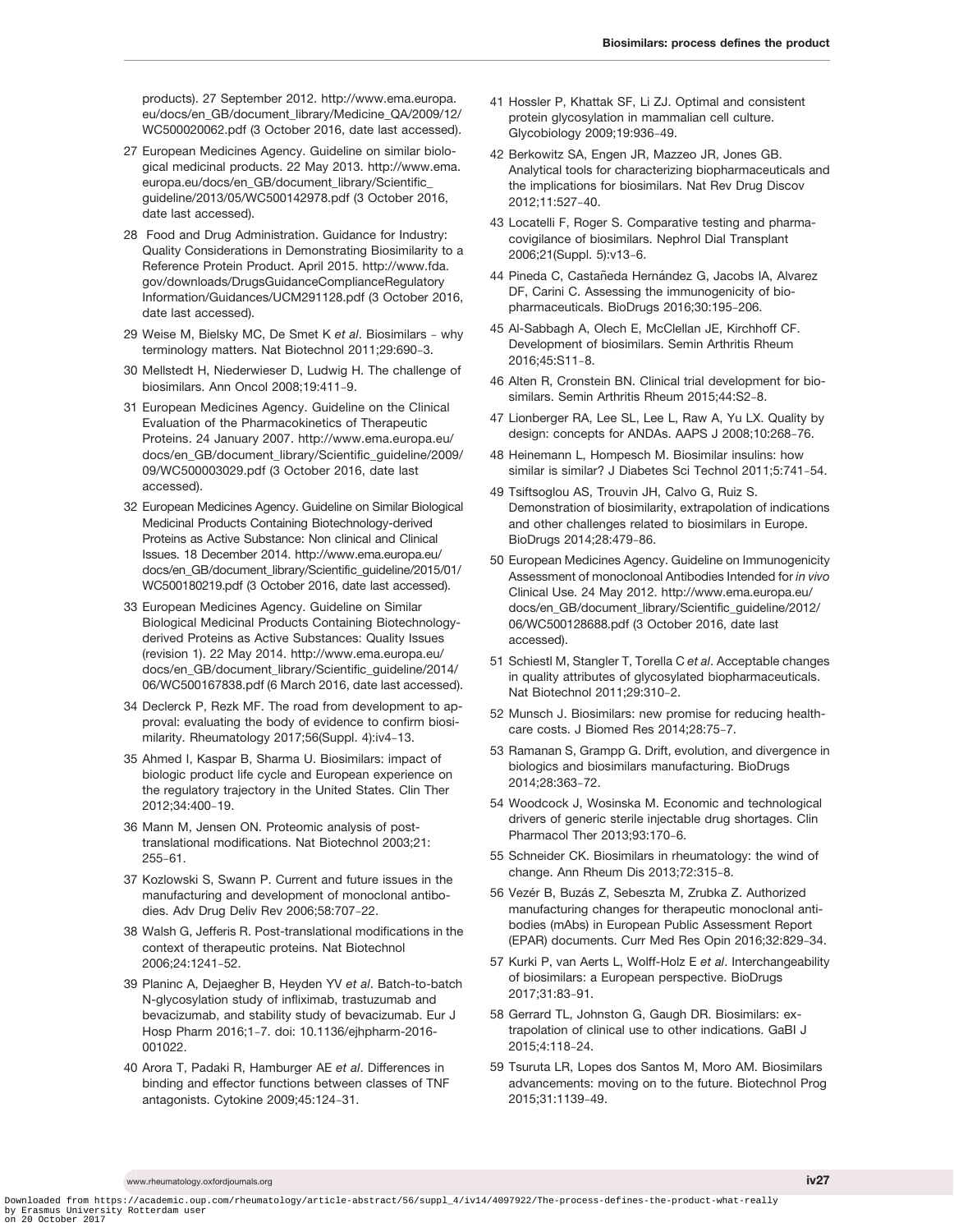- <span id="page-14-0"></span>60 Thomson B. Driving high sensitivity in biomolecular MS. Genet Engineer Biotech News 2012;32:20.
- 61 Schiel JE, Mire-Sluis A, Davis D. Monoclonal Antibody Therapeutics: The Need for Biopharmaceutical Reference Materials. ACS Symposium Series; American Chemical Society: Washington, DC. 2014. [http://pubs.acs.org/doi/](http://pubs.acs.org/doi/pdf/10.1021/bk-2014-1176.ch001) [pdf/10.1021/bk-2014-1176.ch001](http://pubs.acs.org/doi/pdf/10.1021/bk-2014-1176.ch001) (3 April 2016, date last accessed).
- 62 Nesbitt A, Fossati G, Bergin M et al. Mechanism of action of certolizumab pegol (CDP870): in vitro comparison with other anti-tumor necrosis factor  $\alpha$  agents. Inflamm Bowel Dis 2007;13:1323-32.
- 63 Shankar G, Pendley C, Stein KE. A risk-based bioanalytical strategy for the assessment of antibody immune responses against biological drugs. Nat Biotechnol 2007;25:555-61.
- 64 Class JN, Langis L. A patient-centred paradigm for the biosimilars market. GaBI J 2012;1:17-21.
- 65 Jahnsen J. Clinical experience with infliximab biosimilar Remsima (CT-P13) in inflammatory bowel disease patients. Therap Adv Gastroenterol 2016;9:322-9.
- 66 da Silva A, Kronthaler U, Koppenburg V et al. Target-directed development and preclinical characterization of the proposed biosimilar rituximab GP2013. Leuk Lymphoma 2014;55:1609-17.
- 67 Kennett RS, Kennett DA. Quality by design applications in biosimilar pharmaceutical products. Accred Qual Assur 2008;13:681-90.
- 68 European Medicines Agency. International Conference on Harmonization. ICH topic Q 5 E: Comparability of Biotechnological/biological Products. June 2005. [http://](http://www.ema.europa.eu/docs/en_GB/document_library/Scientific_guideline/2009/09/WC500002805.pdf) [www.ema.europa.eu/docs/en\\_GB/document\\_library/](http://www.ema.europa.eu/docs/en_GB/document_library/Scientific_guideline/2009/09/WC500002805.pdf) [Scientific\\_guideline/2009/09/WC500002805.pdf](http://www.ema.europa.eu/docs/en_GB/document_library/Scientific_guideline/2009/09/WC500002805.pdf) (3 October 2016, date last accessed).
- 69 McCamish M, Woollett G. Worldwide experience with biosimilar development. MAbs 2011;3:209-17.
- 70 Le H, Vishwanathan N, Jacob NM, Gadgil M, Hu WS. Cell line development for biomanufacturing processes: recent advances and an outlook. Biotechnol Lett 2015;37:1553-64.
- 71 Dumont J, Euwart D, Mei B, Estes S, Kshirsagar R. Human cell lines for biopharmaceutical manufacturing: history, status, and future perspectives. Crit Rev Biotechnol 2016;36:1110-22.
- 72 Li F, Vijayasankaran N, Shen AY, Kiss R, Amanullah A. Cell culture processes for monoclonal antibody production. MAbs 2010;2:466-79.
- 73 Legmann R, Schreyer HB, Combs RG et al. A predictive high-throughput scale-down model of monoclonal antibody production in CHO cells. Biotechnol Bioeng 2009;104:1107-20.
- 74 Liu HF, Ma J, Winter C, Bayer R. Recovery and purification process development for monoclonal antibody production. MAbs 2010;2:480-99.
- 75 Yigzaw Y, Hinckley P, Hewig A, Vedantham G. Ion exchange chromatography of proteins and clearance of aggregates. Curr Pharm Biotechnol 2009;10:421-6.
- 76 Shukla AA, Thömmes J. Recent advances in large-scale production of monoclonal antibodies and related proteins. Trends Biotechnol 2010;28:253-61.
- 77 Lowe D, Dudgeon K, Rouet R et al. Aggregation, stability, and formulation of human antibody therapeutics. Adv Protein Chem Struct Biol 2011;84:41-61.
- 78 Razinkov VI, Treuheit MJ, Becker GW. Accelerated formulation development of monoclonal antibodies (mAbs) and mAb-based modalities: review of methods and tools. J Biomol Screen 2015;20:468-83.
- 79 Warne NW. Development of high concentration protein biopharmaceuticals: the use of platform approaches in formulation development. Eur J Pharm Biopharm 2011;78:208-12.
- 80 Blackstone EA, Fuhr JP Jr. Innovation and competition: will biosimilars succeed? Biotechnol Healthcare 2012;9:24-7.
- 81 Vulto AG, Crow SA. Risk management of biosimilars in oncology: each medicine is a work in progress. Target Oncol 2012;7 (Suppl. 1):S43-9.
- 82 Bennett CL, Chen B, Hermanson T et al. Regulatory and clinical considerations for biosimilar oncology drugs. Lancet Oncol 2014;15:e594-605.
- 83 European Medicines Agency and the European Medicines Agency Inspectors Working Group. Prevention of Drug Shortages Based on Quality and Manufacturing Issues. 23 December 2014. [https://www.ispe.org/drug-short](https://www.ispe.org/drug-shortages-initiative/report-to-ema.pdf)[ages-initiative/report-to-ema.pdf](https://www.ispe.org/drug-shortages-initiative/report-to-ema.pdf) (3 October 2016, date last accessed).
- 84 International Society of Pharmaceutical Engineering. ISPE drug shortages prevention plan 2014. [http://www.ispe.](http://www.ispe.org/drugshortagespreventionplan.pdf) [org/drugshortagespreventionplan.pdf](http://www.ispe.org/drugshortagespreventionplan.pdf) (11 October 2016, date last accessed).
- 85 Parenteral Drug Association. Drug Shortage. 2014. [https://](https://www.pda.org/scientific-and-regulatory-affairs/regulatory-resources/drug-shortage) [www.pda.org/scientific-and-regulatory-affairs/regulatory](https://www.pda.org/scientific-and-regulatory-affairs/regulatory-resources/drug-shortage)[resources/drug-shortage](https://www.pda.org/scientific-and-regulatory-affairs/regulatory-resources/drug-shortage) (11 October 2016, date last accessed).
- 86 Kaakeh R, Sweet BV, Reilly C et al. Impact of drug shortages on U.S. health systems. Am J Health Syst Pharm 2011;68:1811-9.
- 87 Ventola CL. The drug shortage crisis in the United States: causes, impact, and management strategies. P T 2011;36:740-57.
- 88 Li E, Subramanian J, Anderson S et al. Development of biosimilars in an era of oncologic drug shortages. Drug Des Devel Ther 2015;9:3247-5.
- 89 Razanskaite V, Bettey M, Downey L et al. Biosimilar infliximab in inflammatory bowel disease: outcomes of a managed switching programme. J Crohns Colitis 2017;11:690-6.
- 90 Wessenfield J, Stock S, Lungen M, Gerber A. The nocebo effect: a reason for patients' non-adherence to generic substitution? Pharmazie 2010;65:451-6.
- 91 Krisl JC, Fortier CR, Taber DJ. Disruptions in the supply of medications used in transplantation: implications and management strategies for the transplant clinician. Am J Transplant 2013;13:20-30.

iv28 www.rheumatology.oxfordjournals.org